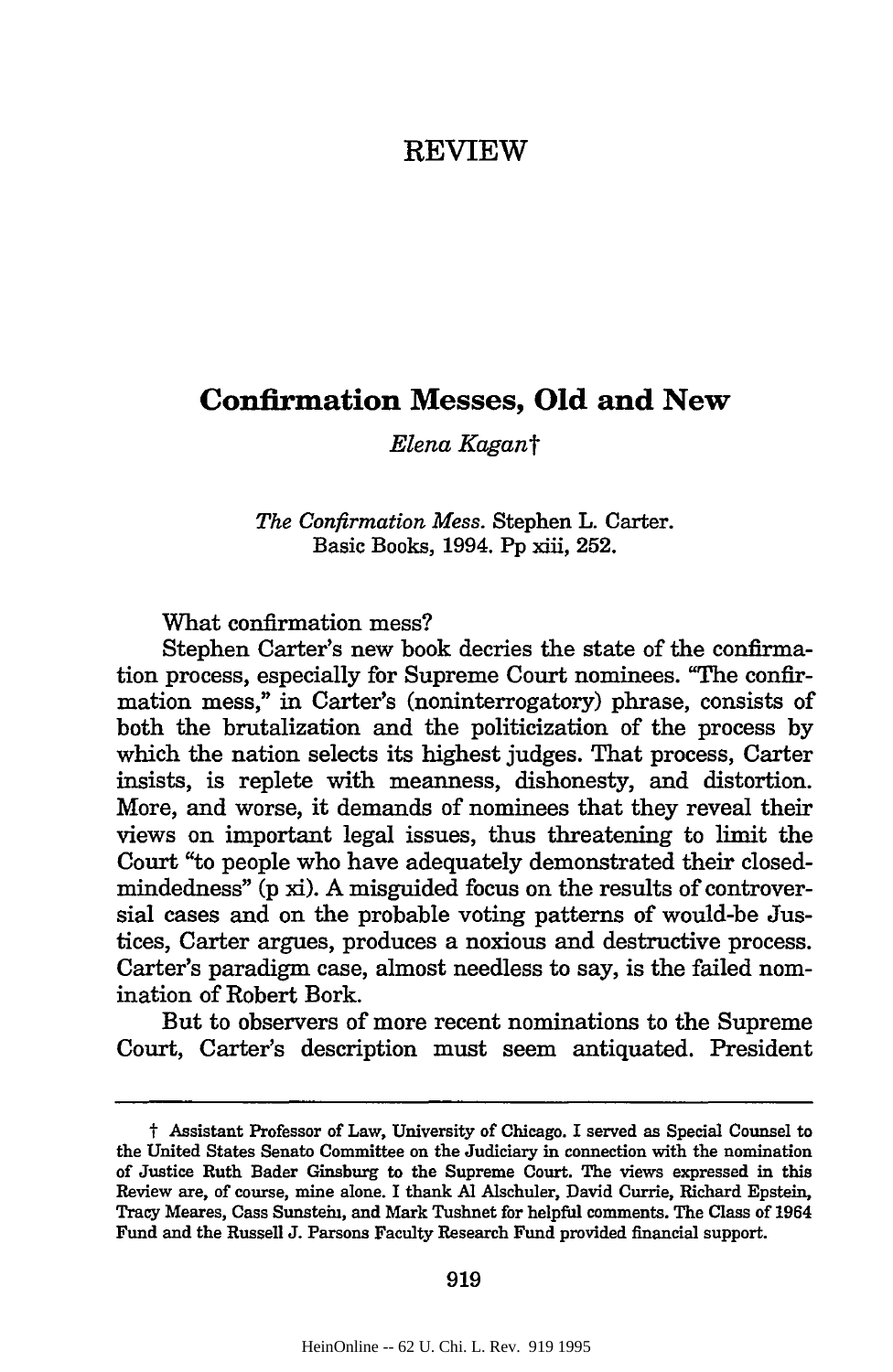Clinton's nominees, then-Judges Ruth Bader Ginsburg and Stephen Breyer, confronted no unfair or nasty opposition; to the contrary, their confirmation hearings became official lovefests. More important, both nominees felt free to decline to disclose their views on controversial issues and cases. They stonewalled the Judiciary Committee to great effect, as senators greeted their "nonanswer" answers with equanimity and resigned good humor. And even before the confirmation process became quite so cozy (which is to say, even before the turn toward nominating wellknown and well-respected moderates), the practice to which Carter most objects—the discussion of a nominee's views on legal issues-had almost completely lapsed. Justices Kennedy, Souter, and Thomas, no less than Justices Ginsburg and Breyer, rebuffed all attempts to explore their opinions of important principles and cases. Professor Carter, it seems, wrote his book too late. Where, today, is the confirmation mess he laments?

The recent hearings on Supreme Court nominees, though, suggest another question: might we now have a distinct and more troubling confirmation mess? If recent hearings lacked acrimony, they also lacked seriousness and substance. The problem was the opposite of what Carter describes: not that the Senate focused too much on a nominee's legal views, but that it did so far too little. Otherwise put, the current "confirmation mess" derives not from the role the Senate assumed in evaluating Judge Bork, but from the Senate's subsequent abandonment of that role and function. When the Senate ceases to engage nominees in meaningful discussion of legal issues, the confirmation process takes on an air of vacuity and farce, and the Senate becomes incapable of either properly evaluating nominees or appropriately educating the public. Whatever imperfections may have attended the Bork hearings pale in comparison with these recent failures. Out, then, with the new mess and in with the old!<sup>1</sup>

#### I. CARTER'S CRITIQUE

Carter depicts a confirmation process out of control-a process in which we attend to the wrong things in the wrong manner, in which we abjure reasoned dialogne about qualifications in favor of hysterical rantings about personalities and politics. Car-

**<sup>&#</sup>x27;** And no, I haven't changed my mind since, several months after I drafted this Review, the Senate turned Republican and Orrin Hatch assumed the chairmanship of the Judiciary Committee. The conclusion of this Review still holds--even if I am no longer quite so sanguine about it.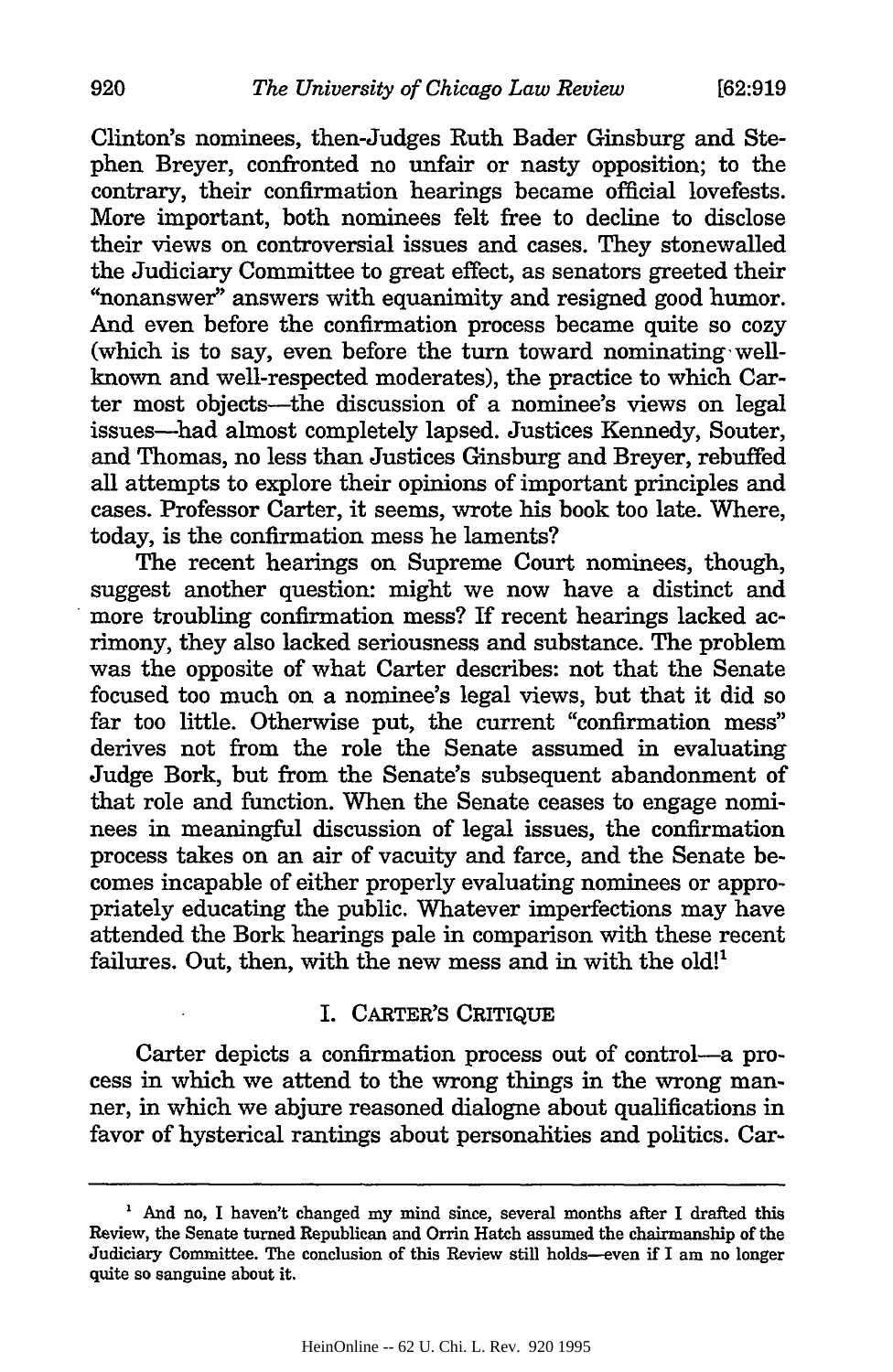ter is no partisan in this description; he blames Republicans and Democrats, right and left alike (pp 10, 142). Similarly, Carter takes no sides as between the President and the Senate; he assumes that both ought to evaluate judicial candidates by the same criteria and argues that both have performed poorly this evaluative function (pp 29-30). Carter views the current mess as having deep roots. He refers often to the attempt of segregationist senators to defeat the nomination of Thurgood Marshall (pp 62-63) and describes as well some yet more distant confirmation battles (pp 65-73). Although he focuses on the nomination and confirmation of Supreme Court Justices, he buttresses his case with discussion of the recent travails of Lani Guinier (pp 37-44) and Zoe Baird (pp 25-28). Always, though, the face in the foreground is Robert Bork's. Carter's understanding of the Bork hearings informs-sometimes explicitly, sometimes not-the whole of his argument and analysis.

Carter identifies two cardinal flaws in the confirmation process. The first concerns the absence of "honesty" and "decency" (p ix). Here Carter laments the deterioration of public debate over nominations into "the intellectual equivalent of a barroom brawl" (p x). He catalogues the ways in which opponents demonize nominees and distort their records, referring to the many apparently purposeful misreadings of the writings of Robert Bork (pp 45-52) and Lani Guinier (pp 39-44). He describes the avid search for disqualifying factors, whether of a personal kind (for example, illegal nannies) or of a professional nature (for example, ill-conceived footnotes in scholarly articles) (pp 25, 42-43). He deplores "smears" and "soundbites" (p 206)-the way in which media coverage turns nominations into extravaganzas, the extent to which public relations strategy becomes all-important. And in a semimystical manner, he castigates our refusal to forgive sin, accept redemption, and acknowledge the complexity of human beings, including those nominated to high office (pp 183-84).

The second vice of the confirmation process, according to Carter, lies in its focus on a nominee's probable future voting record. In Carter's portrayal, the President, Senate, press, interest groups, and public all evaluate nominees primarily by plumbing their views on controversial legal issues, such as the death penalty or abortion (pp 54-56). Carter's paradigmatic case, again, is Robert Bork, a judge of superior objective qualifications whose views on constitutional method and issues led to the defeat of his nomination. Carter is "struck" by the failure of participants in the Bork hearings to consider "that trying to get him to tell the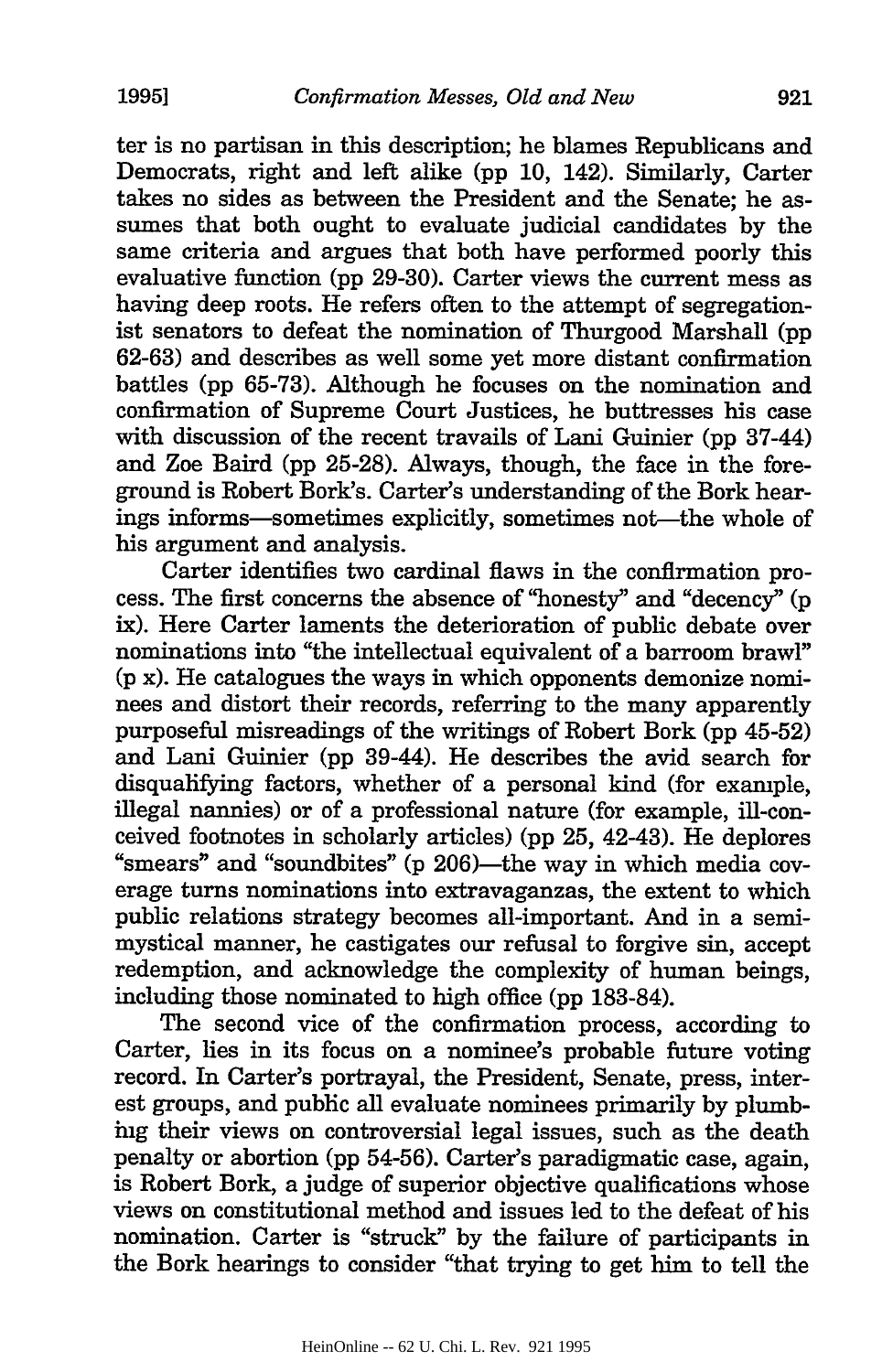nation how he would vote on controversial cases if confirmed might pose a greater long-run danger to the Republic than confirming him" (p x). This danger, Carter avers, arises from the damage such inquiry does to judicial independence. Examination of a nominee's views on contested constitutional matters, Carter claims, gives the public too great a chance to influence how the judiciary will decide these issues, precisely by enabling the public to reject a nominee on grounds of substance (p 115). At the same time, such inquiry undermines the eventual Justice's ability (and the public's belief in the Justice's ability) to decide cases impartially, based on the facts at issue and the arguments presented, rather than on the Justice's prior views or commitments (p 56).

The failures of the confirmation process, Carter urges, ultimately have less to do with rules and procedures than with public "attitudes"--specifically, "our attitudes toward the Court as an institution and the work it does for the society" (p 188). We view the Court as a dispenser of decisions-as to individual cases of course, but also as to hotly disputed public issues. Our evaluation of the Court coincides with our evaluation of the results it reaches (p 57). Because we see the Court in terms of results, we yearn to pack it with Justices who will always arrive at the "right" decisions. And because the decisions of the Court indeed have consequence, we feel justified, as we pursue this project, in resorting to "shameless exaggeration" and misleading rhetoric (p **51).** The key to change, according to Carter, lies in viewing the Court in a different-a more "mundane and lawyerly"-manner (p 206). And although Carter is unclear on the point, this seems to mean judging the Court less in terms of the results it reaches than in terms of its level of skill and craftsmanship.

In keeping with this analysis, Carter advocates a return to confirmation proceedings that focus on a nominee's technical qualifications-in other words, his legal aptitude, skills, and experience (pp 161-62). At times, Carter suggests that this set of qualifications constitutes the only proper criterion of judgment (pp 187-88). But Carter in the end draws back from this position, which he admits would provide no lever to oppose a nominee, otherwise qualified, who wished to overturn a case like *Brown v Board2* (pp 119-21). Carter urges, as a safeguard against extremism of this kind, an inquiry into whether a nominee subscribes to the "firm moral consensus" of society (p 121). The Senate, Carter writes, should resolve this question by "undertak[ing] moral

922

<sup>2</sup>*Brown v Board of Education,* 347 **US 483 (1954).**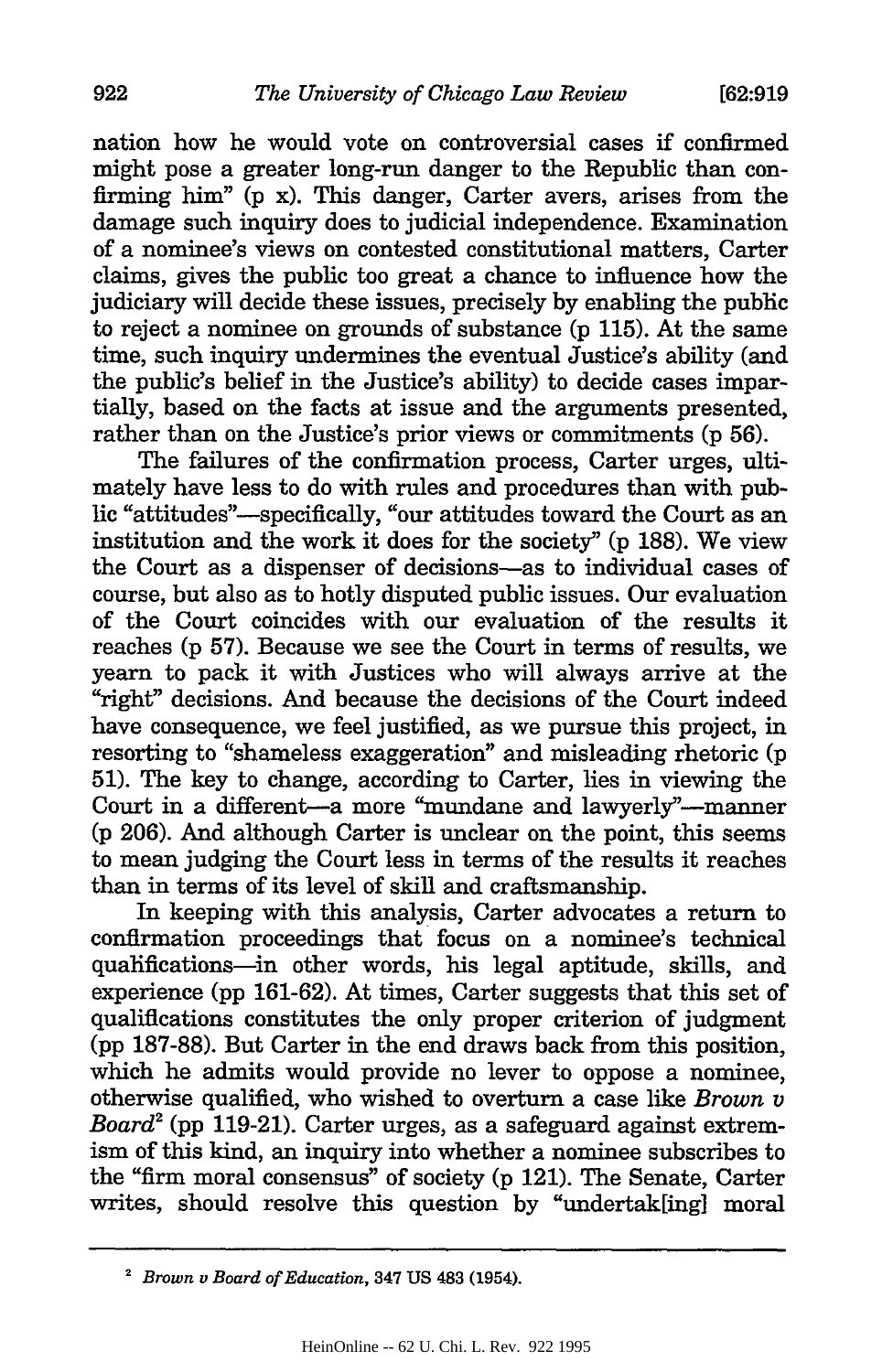inquiry, both into the world view of the nominee and, if necessary, into the nominee's conduct" (p 124). This inquiry, in other words, would involve a determination of whether a nominee has the "right moral instincts" and whether his "personal moral decisions seem generally sound" (p 152). Carter views this inquiry as wholly distinct from an approach that asks about a nominee's legal views or philosophy (id). He suggests, for example, that the Senate ask a nominee not whether discriminatory private clubs violate the Constitution, but whether "the nominee has belonged to a club with such policies" (id). An assessment of moral judgment alone, independent of legal judgment, would combine with an evaluation of legal aptitude to form Carter's ideal confirmation process.

#### II. CURRENT EVENTS

Does Carter's critique of the confirmation process ring true? It might have done so eight years ago. It ought not to do so now.

Carter tries to update his book, to make it more than a comment on the Bork proceedings. He invokes the nomination, eventually withdrawn, of Lani Guinier to serve as Assistant Attorney General for Civil Rights (pp 37-44). Consider, Carter implores us, the distortion of Guinier's academic work, initially by her many enemies, finally and fatally by some she thought friends. Do not the exaggeration, name-calling, and hyperbole that surrounded the discussion of Guinier's views prove the existence of a confirmation mess? And Carter then invokes the battle over the nomination of Clarence Thomas to serve as a Supreme Court Justice (pp 138-42). Recall, Carter tells us (and it is not hard to do), the intensity and wrath surrounding that battle-the fury with which the partisans of Thomas and Anita Hill, respectively, exchanged charge and countercharge and bloodied previously unsullied reputations. Does not this episode, this display of raw emotion and this unrelenting focus on personal traits and behavior, demonstrate again the existence of a confirmation mess?

Well, no-not on either count, at least if the term "confirmation mess" signifies a problem both specific to and common among confirmation battles. Carter is right to note the distortions in the debate over Guinier's prior writings; but he is wrong to think they derived from a special attribute of the confirmation process. It is unfortunate but true that distortions of this kind mar public debate on all important issues. Professor Carter, meet Harry and Louise; they may convince you that the Guinier episode is less a part of a confirmation mess than of a government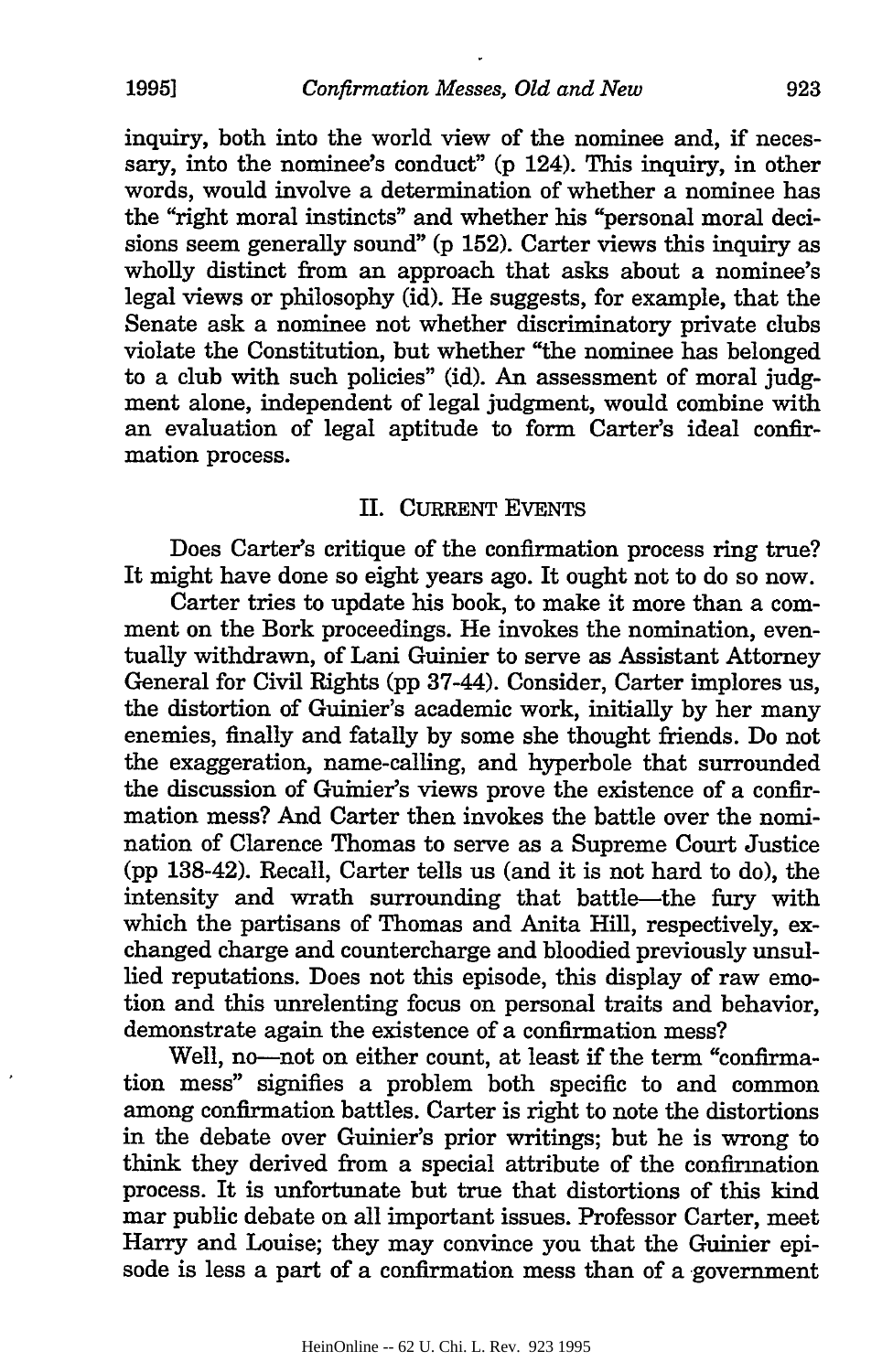mess, the sources and effects of which lie well beyond your book's purview. And the Thomas incident, proposed as exemplar or parable, suffers from the converse flaw. That incident is unique among confirmation hearings and, with any reasonable amount of luck, will remain so. The way the Senate handled confidential charges of a devastating nature on a subject at a fault line of contemporary culture reveals very little about the broader confirmation process.

Indeed, Carter's essential critique of the confirmation process-that it focuses too much on the nominee's views on disputed legal issues-applies neither to the Guinier episode nor to the Thomas hearings. Carter concedes that the Senate ought to inquire into the views and policies of nominees to the executive branch, for whom "independence" is no virtue (p 32). The public debate over Guinier's articles (problems of distortion to one side) thus fails to implicate Carter's concern with the focus of the process on legal issues. And so too of the Thomas hearings. Carter's own description of the "mess" surrounding that nomination highlights the Senate's inquiry into the charges of sexual harassment and not its investigation of the nominee's legal opinions (pp 133- 45). The emphasis is not surprising. No one can remember the portion of the hearings devoted to Justice Thomas's legal views, and for good reason: Justice Thomas, or so he assured us, already had "stripped down like a runner" and so had none to speak of.<sup>3</sup> The apparent "mess" of the Thomas hearings thus arose not from the exploration of legal philosophy that Carter abjures, but instead from the inquiry into moral practice and principle that he recommends to the Senate as an alternative.<sup>4</sup>

What, then, of the "confirmation mess" as Carter defines it-the threat to judicial independence resulting from a misplaced focus on the nominee's legal views and philosophy? Lacking support for his argument in the recent controversies surrounding Guinier and Thomas, Carter must recede to the Bork hearings for a paradigm. But time has overtaken this illustration: no subsequent nomination fits Carter's Bork-based model

**<sup>&#</sup>x27;** Clarence Thomas, as quoted in Linda Greenhouse, *The Thomas Hearings: In Trying to Clarify What He Is Not, Thomas Opens Questions of What He Is,* NY Times **A19** (Sept **13,** 1991).

**<sup>4</sup>** The same is true of the controversy surrounding the nomination of Zoe Baird as Attorney General. As Carter discusses, Baird's nomination ran into trouble because she had hired illegal immigrants and then failed to pay social security taxes on their salaries (pp 25-28). Here, too, the dispute arose from an inquiry into the nominee's personal conduct, rather than her views and policies.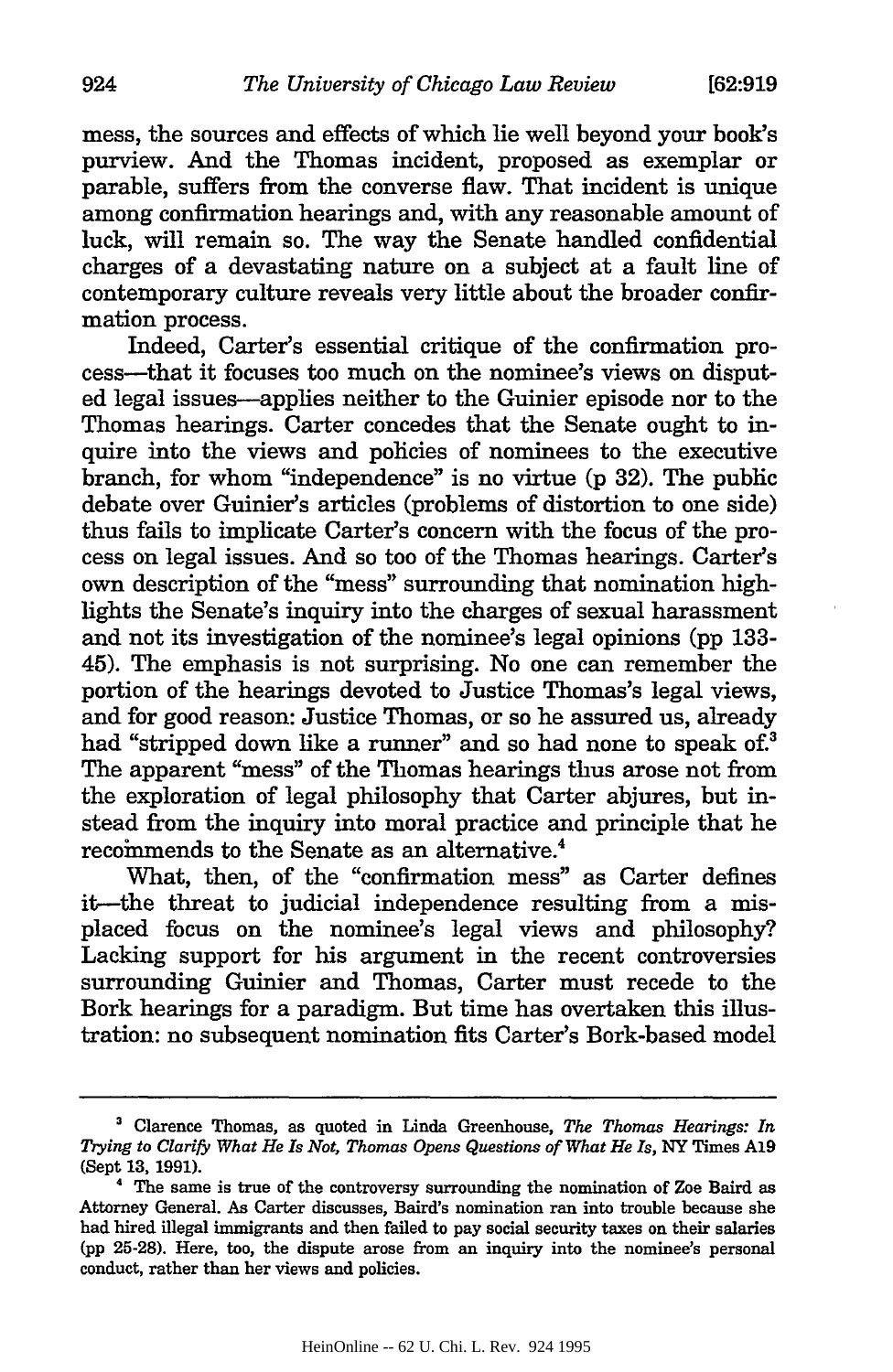any better than do the nominations of Guinier or Thomas. Not since Bork (as Carter himself admits) has any nominee candidly discussed, or felt a need to discuss, his or her views and philosophy (pp 57-59). It is true that in recent hearings senators of all stripes have proclaimed their prerogative to explore a nominee's approach to constitutional problems. The idea of substantive inquiry is accepted today to a far greater extent than it was a decade ago.<sup>5</sup> But the practice of substantive inquiry has suffered a precipitous fall since the Bork hearings, so much so that today it hardly deserves the title "practice" at all. To demonstrate this point, it is only necessary to review the recent hearings of Ruth Bader Ginsburg and Stephen Breyer-one occurring before, the other after, publication of Carter's book. Consider the way these then-judges addressed issues of substance and then ask of what Carter's "confirmation mess" in truth consists.

Justice Ginsburg's favored technique took the form of a pincer movement. When asked a specific question on a constitutional issue, Ginsburg replied (along Carter's favored lines) that an answer might forecast a vote and thus contravene the norm of judicial impartiality. Said Ginsburg: "I think when you ask me about specific cases, I have to say that I am not going to give an advisory opinion on any specific scenario, because.., that scenario might come before me."6 But when asked a more general question, Ginsburg replied that a judge could deal in specifics only; abstractions, even hypotheticals, took the good judge beyond her calling. Again said Ginsburg: "I prefer not to... talk in grand terms about principles that have to be applied in concrete cases. I like to reason from the specific case."7 Some room may have remained in theory between these two responses; perhaps a senator could learn something about Justice Ginsburg's legal

**<sup>&#</sup>x27;** Senator Joseph Biden made this point near the beginning of the Ginsburg hearings. After listening, in turn, to Senators Hatch, Kennedy, Metzenbaum, and Simpson expound on the need to question the nominee about her judicial philosophy, Senator Biden said: "I might note it is remarkable that seven years ago the hearing we had here was somewhat more controversial, and I made a speech that mentioned the 'p' word, philosophy, that we should examine the philosophy, and most... said that was not appropriate. At least we have crossed that hurdle. No one is arguing that anymore." Nomination of Ruth Bader Ginsburg, to be Associate Justice of the Supreme Court of the United States, Hearings before the Senate Committee on the Judiciary, 103d Cong, 1st Sess 21 (July **20-23, 1993)** ("Confirmation Hearings for Ginsburg").

**<sup>6</sup>**Id at 184.

**<sup>&#</sup>x27;** Id at **180.** See also id at **333 ("I** can't answer an abstract issue. I work from a specific case based on the record of that case, the briefs that are presented, the parties' presentations, and decide the case in light of that record, those briefs. I simply cannot, even in areas that **I** know very well, answer an issue abstracted from a concrete case.").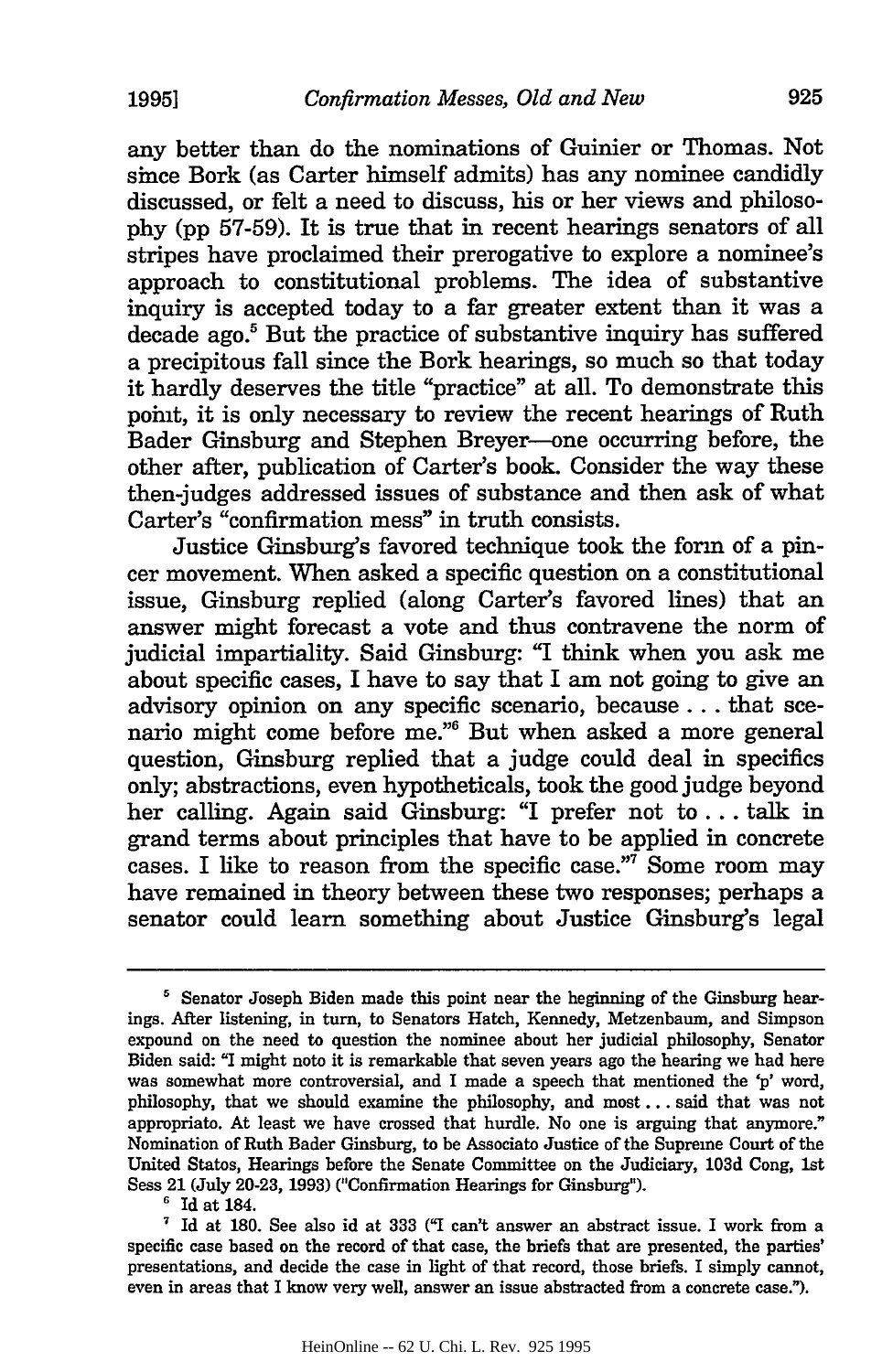views if he pitched his question at precisely the right level of generality. But in practice, the potential gap closed to a sliver given Ginsburg's understanding of what counted as "too specific" (roughly, anything that might have some bearing on a case that might some day come before the Court) and what counted as "too general" (roughly, anything else worthy of mention).

So, for example, in a colloquy with Senator Feinstein on the Second Amendment, Ginsburg first confronted the question whether she agreed with a fifty-four-year-old Supreme Court precedent<sup>8</sup> on the subject and with the interpretation that lower courts unanimously had given it. Replied Ginsburg: "The last time the Supreme Court spoke to this question was 1939. You summarized what that was, and you also summarized the state of law in the lower courts. But this is a question that may well be before the Court again... and because of where I sit it would be inappropriate for me to say anything more than that."9 The Senator continued: if the Judge could not discuss a particular case, even one decided **fifty** years ago, could the Judge say something about "the methodology [she] might apply" and "the factors [she] might look at" in determining the validity of that case or the meaning of the Second Amendment?" "I wish I could Senator," Ginsburg replied, "but **...** apart from the specific context I really can't expound on it."<sup>11</sup> "Why not?" the Senator might have asked. Because the question functioned at too high a level of abstraction: "I would have to consider, as I have said many times today, the specific case, the briefs and the arguments that would be made."<sup>12</sup> Many times indeed. So concluded a typical exchange in the confirmation hearing of Justice Ginsburg.

Justice Breyer was smoother than Justice Ginsburg, but ultimately no more forthcoming. His favored approach was the "grey area" test: if a question fell within this area-if it asked him to comment on issues not yet definitively closed (and therefore still a matter of interest)--he must, he said, decline to comment.<sup>13</sup> Like Justice Ginsburg, he could provide personal anec-

*<sup>8</sup> United States v Miller,* 307 US 174 (1939).

Confirmation Hearings for Ginsburg at 241-42 (cited in note **5). "** Id at 242.

<sup>&</sup>lt;sup>11</sup> Id.

 $12$  Id.

<sup>&</sup>lt;sup>13</sup> Confirmation Hearings for Stephen G. Breyer to be an Associate Justice of the United States Supreme Court, Senate Committee on the Judiciary, 103d Cong, 2d Sess **85** (July 12, 1994) (Miller Reporting transcript). Sometimes Justice Breyer referred to this test as the "up in the air" test. So, for example, when Chairman Biden asked him to comment on the burden imposed on the government to sustain economic regulation,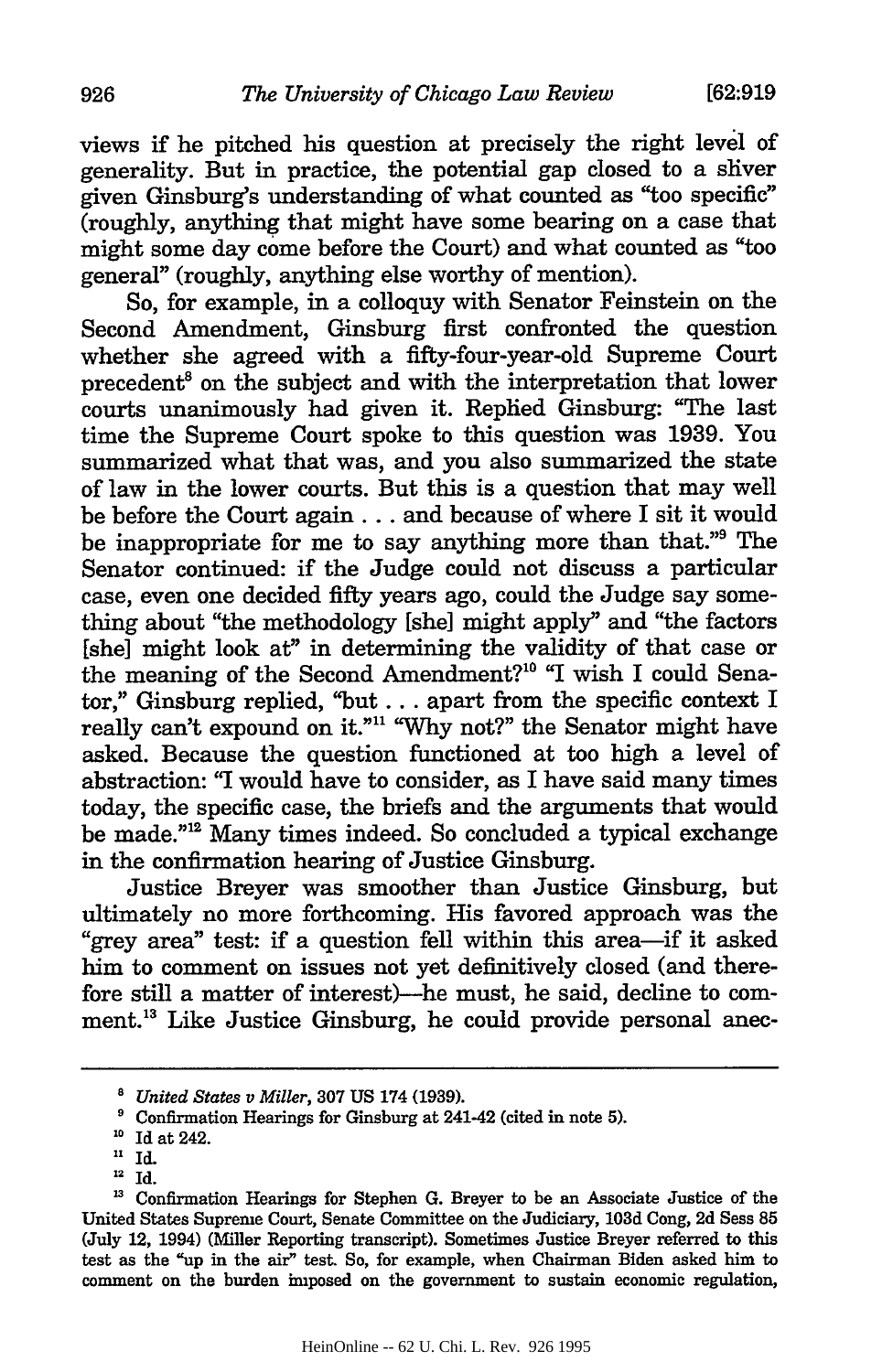dotes—the relevance of which were open to question. He could state settled law-but not whether he agreed with the settlement. He could explain the importance and difficulty of a legal issue-without suggesting which important and difficult resolution he favored. What he could not do was to respond directly to questions regarding his legal positions. Throughout his testimony, Breyer refused to answer not merely questions concerning pending cases, but questions relating in any way to any issue that the Supreme Court might one day face.

I do not mean to overstate the case; Justice Ginsburg and Justice Breyer did provide snippets of information. Both Justices discussed with candor and enthusiasm issues on which they previously had written. So the Judiciary Committee and public alike learned much about Justice Ginsburg's current views on gender discrimination and abortion and about Justice Breyer's thoughts on regulatory policy. Both Justices, too, allowed an occasional glimpse of what might be termed, with some slight exaggeration, a judicial philosophy. A close observer of the hearings thus might have made a quick sketch of Justice Ginsburg as a cautious, incrementalist common lawyer and of Justice Breyer as an antiformalist problem solver. (But how much of this sketch in fact would have derived from preconceptions of the Justices, based on their judicial opinions and scholarly articles?) If most of the testimony disclosed only the insignificant and the obvious--did anyone need to hear on no less than three separate occasions that Justice Ginsburg disagreed with *Dred Scott*?<sup>14</sup>small portion revealed something of the nominee's conception of judging.

Neither do I mean to deride Justices Ginsburg and Breyer for the approach each took to testifying. I am sure each believed (along with Carter) that disclosing his or her views on legal issues threatened the independence of the judiciary. (It is a view, I suspect, which for obvious reasons is highly correlated with membership in the third branch of government.<sup>15</sup>) More, I am sure

Breyer noted that "this is a matter... still up in the air." When the Chairman replied "[t]hat is why I am trying to get you to talk about it, because you may bring it down to the ground," Justice Breyer repeated that "I have a problem talking about things that are up in the air." Id at **55** (July 12, 1994).

**<sup>&</sup>quot;** *Dred Scott v Sanford,* 60 US 393 (1856). See, for example, Confirmation Hearings for Ginsburg at 126, 188, 270 (cited in note 5).

<sup>&</sup>lt;sup>15</sup> In 1959, lawyer William Rehnquist wrote an article criticizing the Senate's consideration of the nomination of Charles Evans Whittaker to the Supreme Court. The Senate, he stated, had "succeeded in adducing only the following facts:... proceeds from skunk trapping in rural Kansas assisted him in obtaining his early education;... he was the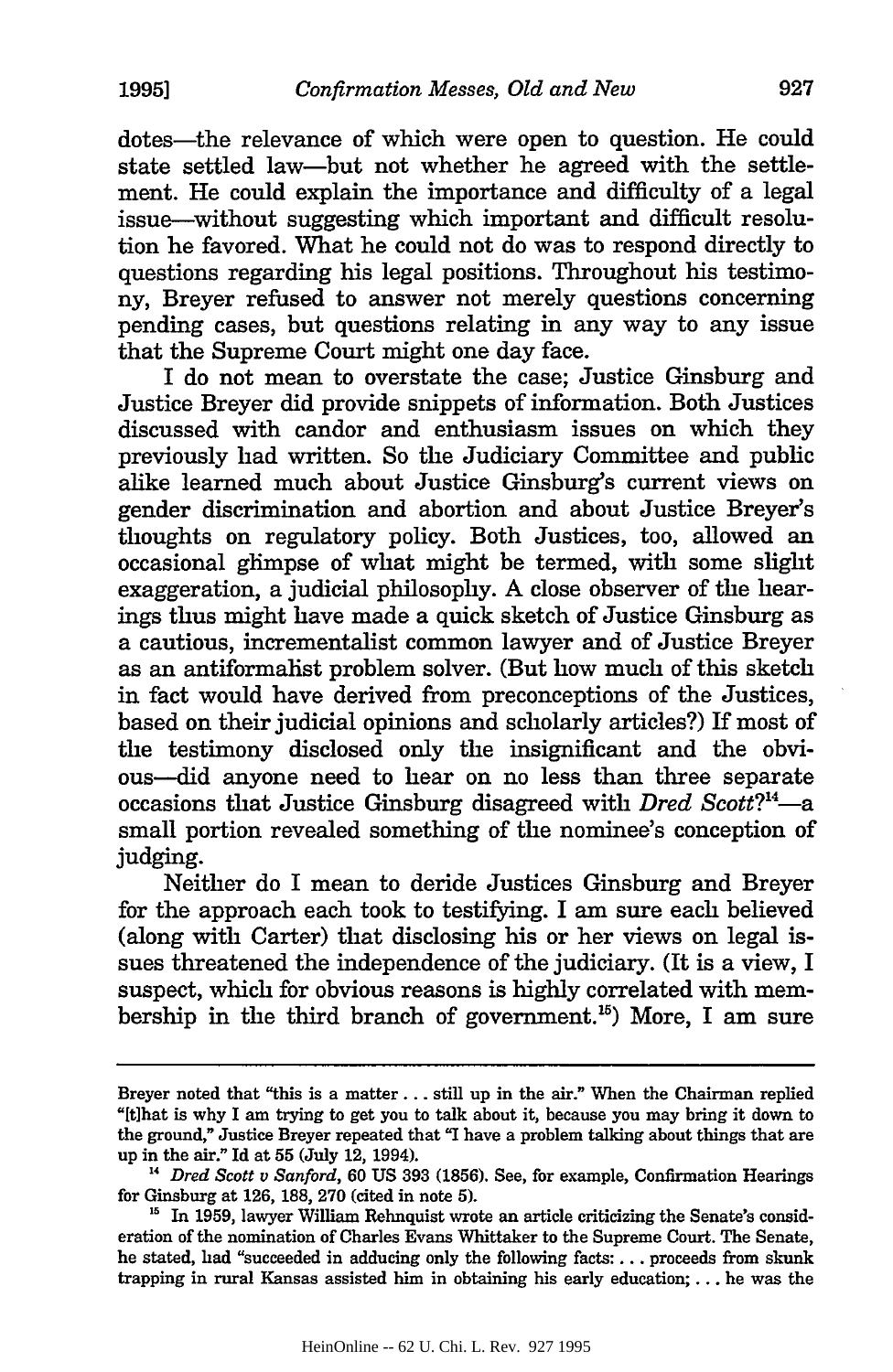both judges knew that they were playing the game in full accordance with a set of rules that others had established before them. If most prior nominees have avoided disclosing their views on legal issues, it is hard to fault Justice Ginsburg or Justice Breyer for declining to proffer this information. And finally, I suspect that both appreciated that, for them (as for most), the safest and surest route to the prize lay in alternating platitudinous statement and judicious silence. Who would have done anything different, in the absence of pressure from members of Congress?

And of such pressure, there was little evidence. To be sure, an occasional senator complained of the dearth of substantive comment, most vocally during the preternaturally controlled testimony of Justice Ginsburg. Chairman Biden and Senator Spector in particular expressed impatience with the game as played. Spector warned that the Judiciary Committee one day would "rear up on its hind legs" and reject a nominee who refused to answer questions, for that reason only (p 54). And Biden lamented that no "nominee would ever satisfy me in terms of being as expansive about their views as I would like."<sup>16</sup> But for the most part, the senators acceded to the reticence of the nominees before them with good grace and humor. Senator Simon sympathetically commented to Justice Breyer: "You are in a situation today.., where you do not want to offend any of us, and I understand that. I hope the time will come when you may think it appropriate... to speak out on this issue."" Senator DeConcini similarly remarked to Justice Ginsburg that it was **"fim"** and "intellectually challenging"-a sort of chess game in real life-for a senator to "try[ **I** to get inside the mind of a nominee... without violating their oath and their potential conflicts. . **. .""** And of course no one voted against either nominee

first Missourian ever appointed to the Supreme Court; [and] since he had been born in Kansas but now resided in Missouri, his nomination honored two states." William Rehnquist, *The Making of a Supreme Court Justice,* Harv L Rec 7, **8** (Oct 8, 1959). Rehnquist specifically complained about the Senate's failure to ask Justice Whittaker about his views on equal protection and due process. Id at 10. By **1986,** when he appeared before the Senate Judiciary Committee as a sitting Associate Justice and a nominee for Chief Justice, Rehnquist had changed his mind about the propriety of such inquiries.

<sup>&</sup>lt;sup>16</sup> Confirmation Hearings for Ginsburg at 259 (cited in note 5). In a similar vein, Senator Cohen accused Justice Ginsburg of resorting to "delphic ambiguity" in her responses. Senater Cohen recalled the story of the general who asked the oracle what would occur if he (the general) invaded Greece. When the oracle responded that a great army would fall, the general mounted the invasion-only to discover that the great army to which the oracle had referred was his own. See id at 220.

<sup>&</sup>lt;sup>17</sup> Confirmation Hearings for Breyer at 77-78 (July 13, 1994) (cited in note 13).<br><sup>18</sup> Confirmation Hearings for Ginsburg at 330 (cited in note 5).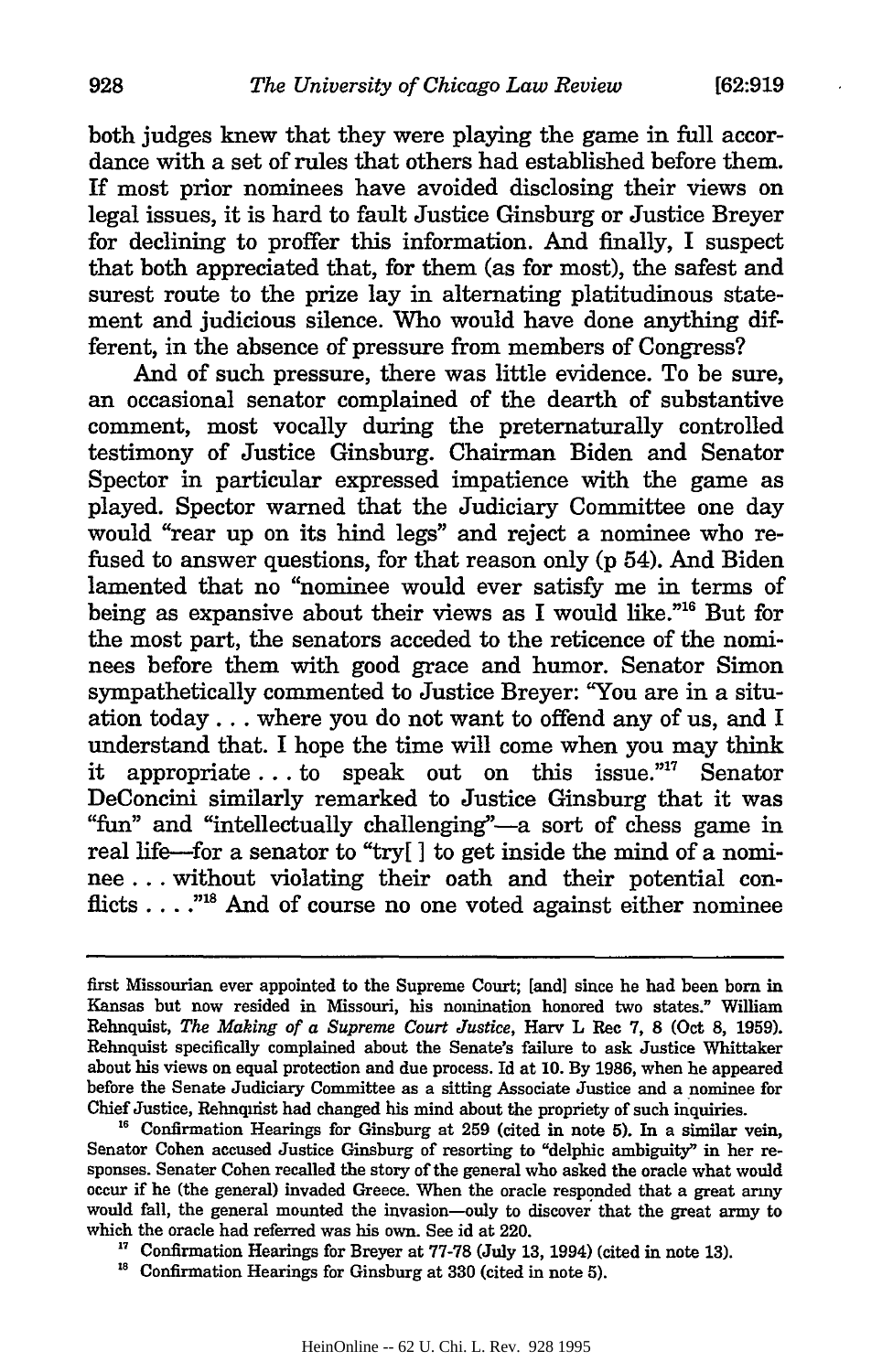on the ground that he or she had declined to answer questions relating to important legal issues.

The ease of these proceedings in part reflected the nature of both the nominations and the political context. First replace divided government with single-party control of the White House and Senate. Now posit a President with an ambitious legislative agenda, requiring him to retain support in Congress, but with no judicial agenda to speak of.<sup>19</sup> Assume, as a result, that this President nominates two clear moderates, known and trusted by leading senators of both the majority and the minority parties. Throw in that each nominee is a person of extraordinary ability and distinction. Finally, add that the Court's rulings on some of the hot-button issues of recent times-most notably abortion, but also school prayer and the death penalty-today seem relatively stable. This is a recipe—now proved successful—for confirmation order, exactly opposite to the state of anarchy depicted by Carter. At the least, this suggests what David Strauss has argued in another review of Carter's book:<sup>20</sup> that the culprit in Carter's story is nothing so grand and seemingly timeless as the American public's attitudes toward the courts; that the cause of Carter's "mess" is the simple attempt of the Reagan and Bush administrations to impose an ideologically charged vision of the judiciary in an unsympathetic political chimate.

But even this view overstates the longevity of the "confirmation mess," as Carter defines it. That so-called mess in fact ended long before President Clinton's nominations; it ended right after it began, with the defeat of the nomination of Robert Bork. The Senate overwhelmingly approved the nominations of Justices Kennedy and Souter after they gave testimony (or rather, nontestimony) similar in almost all respects to that of Justices Ginsburg and Breyer.<sup>21</sup> This was so even though the Senate knew little about Justice Kennedy and still less about Justice

**<sup>19</sup>** See David A. Strauss, *Whose Confirmation Mess?, Am* Prospect **91, 96** (Summer 1994), reviewing Carter, *The Confirmation Mess.* Herein lies one of the mysteries of modern confirmation politics: given that the Republican Party has an ambitious judicial agenda and the Democratic Party has next to none, why is the former labeled the party of judicial restraint and the latter the party of judicial activism?

<sup>&</sup>lt;sup>20</sup> Id at 92, 95-96.

<sup>&</sup>lt;sup>21</sup> Prior to nominating Justice Kennedy, the Reagan White House nominated Judge Douglas Ginsburg, only soon to withdraw the nomination. The decision to pull the nomination followed revelations about Judge Ginsburg's prior use of marijuana. Carter barely mentions this nomination. Carter, however, generally considers the prior illegal conduct of a nominee to be a meet subject for investigation, although not necessarily a sufficient reason for disqualification **(pp** 169-77).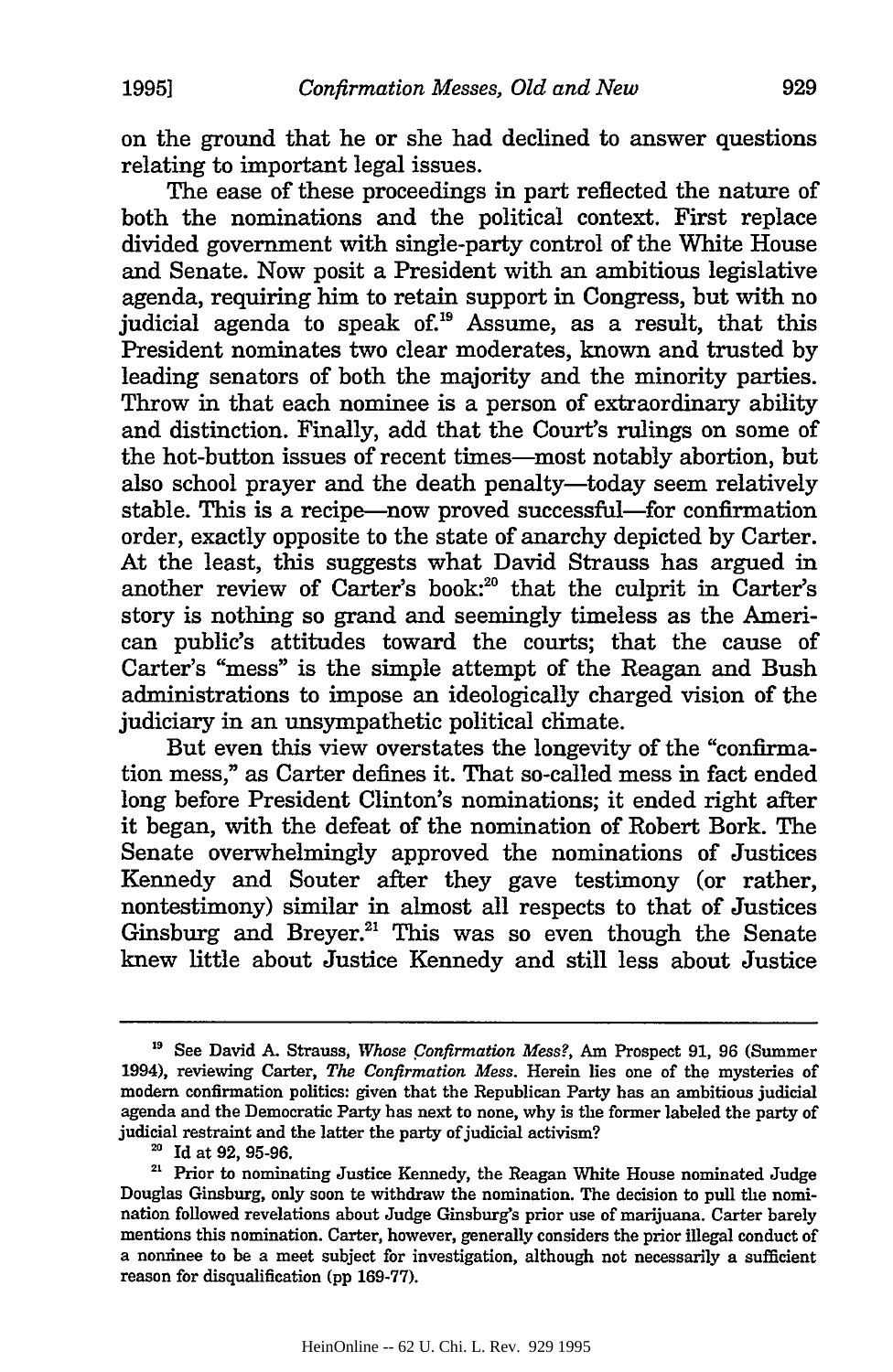Souter prior to the hearings-an ignorance which should have increased the importance of their testimony. (Just ask Senator Hatch whether he now wishes he had insisted that Justice Souter be more forthcoming.) The Senate also confirmed the nomination of Justice Thomas after his substantive testimony had become a national laughingstock. Take away the weakness of Justice Thomas's objective qualifications and the later charges of sexual harassment (inquiry into which Carter approves), and the Justice's Pinpoint, Georgia, testimonial strategy would have produced a solid victory. $^{22}$  This history offers scant support for Carter's lamentation that the confirmation process has become focused on a nominee's substantive testimony and obsessed with the nominee's likely voting record. So what, excepting once again Robert Bork, is Carter complaining about?

If Carter is right as to what makes a "confirmation mess," he had no reason to write this book-or at least to write it when he did. Senators today do not insist that any nominee reveal what kind of Justice she would make, by disclosing her views on important legal issues. Senators have not done so since the hearings on the nomination of Judge Bork. They instead engage in a peculiar ritual dance, in which they propound their own views on constitutional law, but neither hope nor expect the nominee to respond in like manner. Under Carter's criteria, this process ought to count as nothing more than a harmless charade, not as a problem of any real import. It is only if Carter's criteria are wrong-only if the hearings on Judge Bork ought to serve less as a warning than as a model-that we now may have a mess to clean up.

### III. CRITIQUING CARTER

What, then, of Carter's vision of the confirmation process? Should participants in the process accede to Carter's view of how to select a Supreme Court Justice? Or should they adopt a different, even an opposite, model?

One preliminary clarification is necessary. Carter's argument

<sup>&</sup>lt;sup>22</sup> The margin of victory would have increased yet further had Thomas not made controversial statements, before his nomination, on subjects such as abortion and affirmative action. Carter is unclear as to whether (or how) participants in the confirmation process ought to take account of such prenomination statements. If Carter does approve of an evaluation of the substantive views expressed by a nominee in prior speeches or writings, then virtually all of the votes cast against Justice Thomas would have derived from the consideration of factors that Carter himself deems relevant to the process.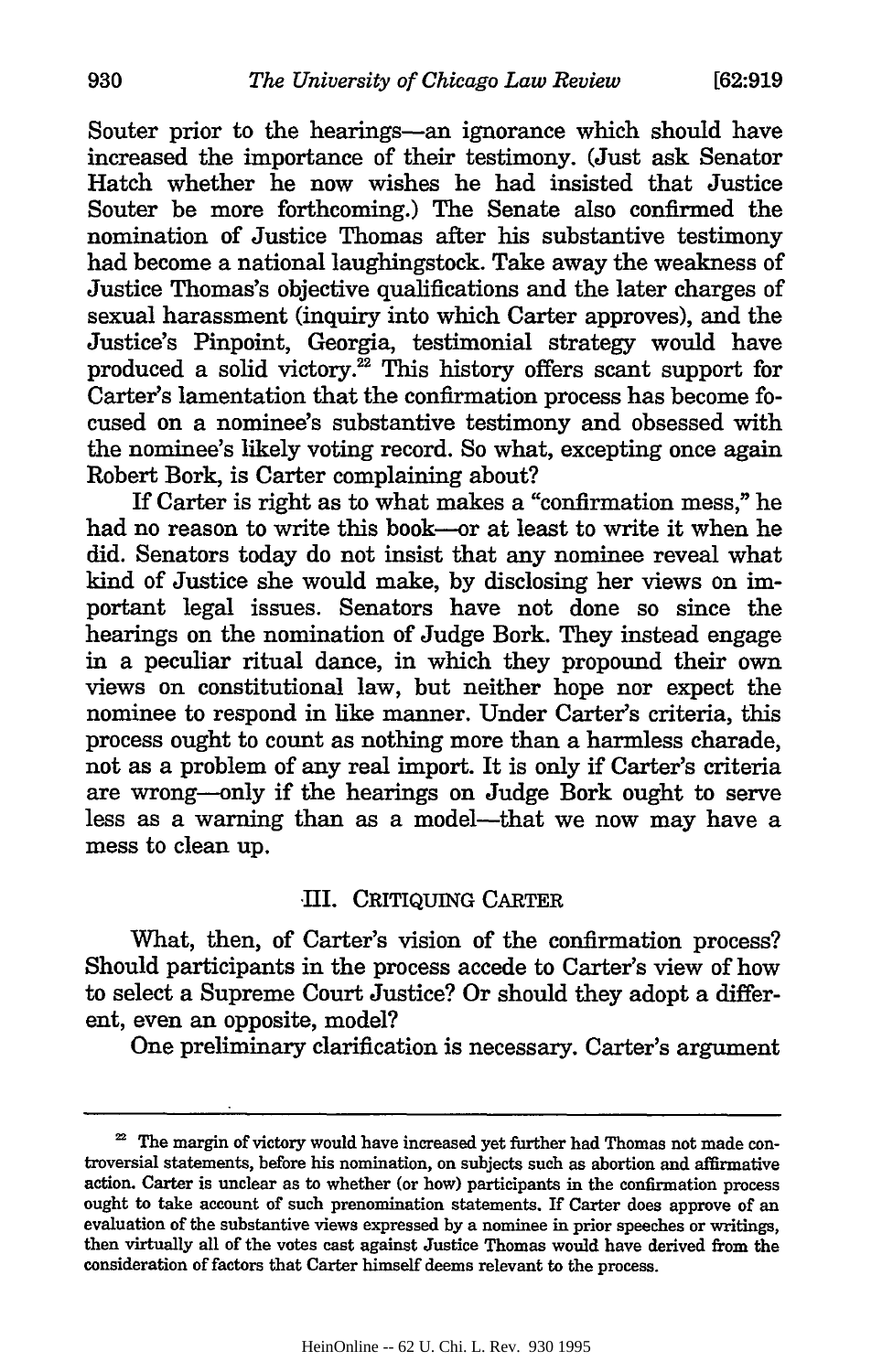against a Bork-like confirmation process focuses entirely on the scope of the inquiry, not at all on the identity (executive or legislative) of the inquirer. This is an important point because other critics of the Bork hearings have rested their case on a distinction between the roles of the President and the Senate; they have argued that in assessing the substantive views of the nominee, the Senate ought to defer to the President.<sup>23</sup> Carter (I think rightly) rejects this claim, adopting instead the position that the Senate and the President have independent responsibility to evaluate, by whatever criteria are appropriate, whether a person ought to serve as a Supreme Court Justice.<sup>24</sup> Carter's argument concerns the criteria that the participants-that is, all the participants-in the confirmation process ought to use to make this decision. It is thus Carter's contention not merely that the Senate ought to forgo inquiry into a nominee's legal views and philosophy, but also that the President ought to do so-in short, that such inquiry, by whomever conducted, crosses the bounds of propriety. (And although Carter does not address the issue, his arguments apply almost equally well to an investigation of the views expressed in a person's written record as to an inquiry into the person's views by means of an oral examination.)

This analysis raises some obvious questions. If substantive inquiry is off-limits, on what basis will the President and Senate exercise their respective roles in the appointments process? Will this limited basis prove sufficient to evaluate and determine whether a nominee (or would-be nominee) should sit on the Court? Will an inquiry conducted on this basis appropriately educate and engage the public as to the Court's decisions and functions? Some closer exploration of Carter's views, as they relate to this set of issues, will illustrate at once the inadequacy of his proposals and the necessity for substantive inquiry of nominees, most notably in Senate hearings.

Carter argues that both the President and the Senate ought to pay close attention to a nominee's (or a prospective nominee's)

<sup>&</sup>lt;sup>23</sup> See, for example, John O. McGinnis, *The President, the Senate, the Constitution*, *and the Confirmation Process: A Reply to Professors Strauss and Sunstein,* 71 Tex L Rev 633, 636, 653-54 (1993).

<sup>&</sup>lt;sup>24</sup> This position has become common in the literature on the confirmation process. See David **A.** Strauss and Cass R. Sunstein, *The Senate, the Constitution, and the Confirmation Process,* 101 Yale L J 1491 (1992). See also Charles L. Black, Jr., *A Note on Senatorial Consideration of Supreme Court Nominees,* 79 Yale L J 657 (1970). Because Carter and I agree on the issue, and because the relevant arguments have been stated fully elsewhere, this Review addresses the issue only indirectly.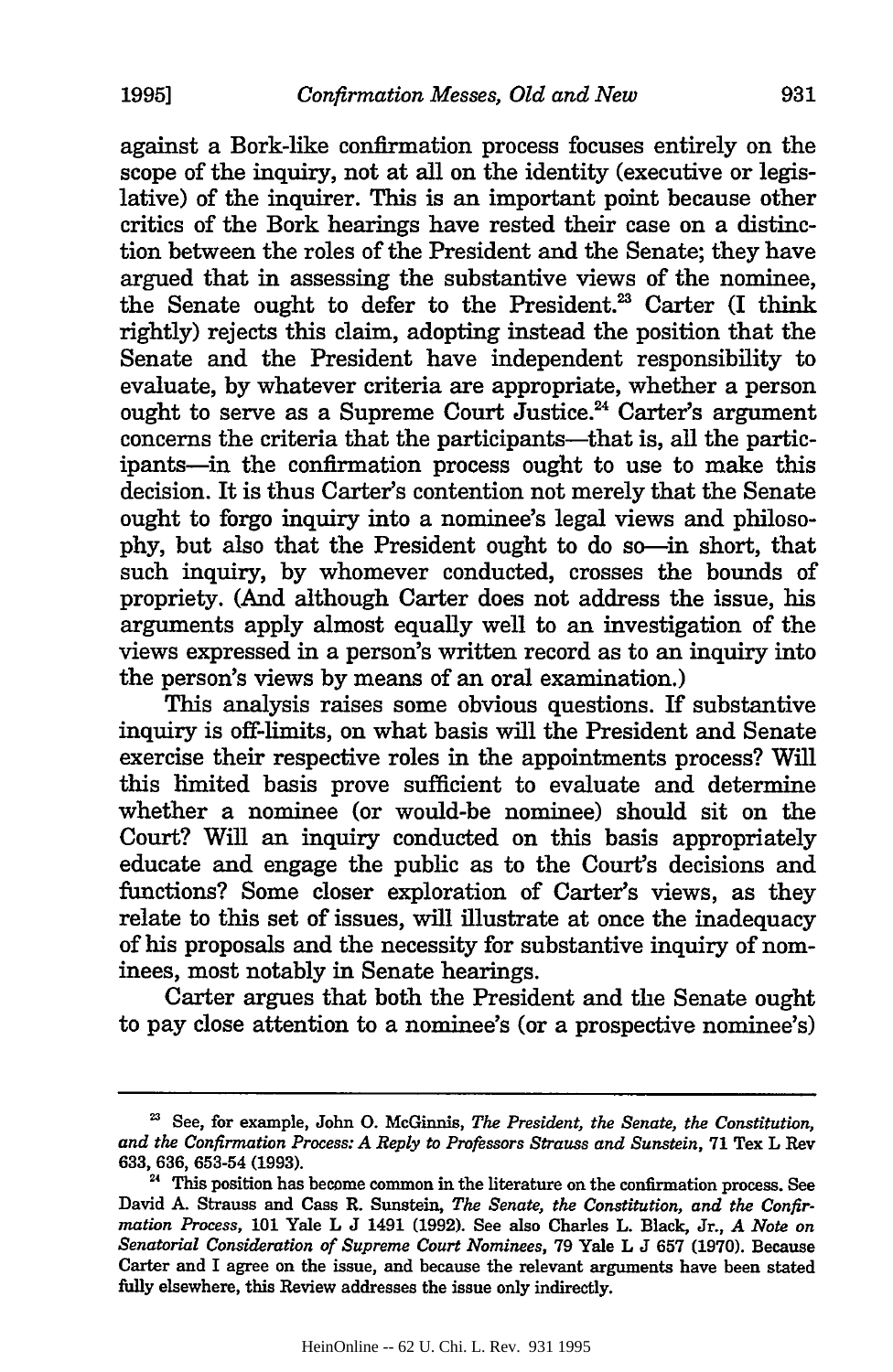objective qualifications. There may be, as Carter notes, some disagreement as to what these are (pp 161-62). Must, for example (as Carter previously has argued<sup>25</sup>), a nominee have served on another appellate court-or may (as I believe) she demonstrate the requisite intelligence and legal ability through academic scholarship, the practice of law, or governmental service of some other kind? Carter writes that we must form a consensus on these issues and then rigorously apply it-so that the Senate, for example, could reject a nomination on the simple ground that the nominee lacks the qualifications to do the job (p 162). On this point, Carter surely is right. It is an embarrassment that the President and Senate do not always insist, as a threshold requirement, that a nominee's previous accomplishments evidence an ability not merely to handle but to master the "craft" aspects of being a judge. In this respect President Clinton's appointments stand as models. No one can say of his nominees, as no one ought to be able to say of any, that they lack the training, skills, and aptitude to do the work of a judge at the highest level.

But Carter cannot think-and on occasion reveals he does not think-that legal ability alone ought to govern, or as a practical matter could govern, either the President's or the Senate's decision. If there was once a time when we all could agree on the single "best" nominee—as, some say, all agreed on Cardozo—that time is long past, given the nature of the work the Supreme Court long has accomplished. As Carter himself concedes, most of the cases the Supreme Court hears require more than the application of "mundane and lawyerly" skills; these cases raise "questions requir[ing] judgment in the finding of answers, and in every exercise of interpretive judgment, there comes a crucial moment when the interpreter's own experience and values become the most important data" (p 151). Carter offers as examples fiag burning, segregated schools, and executive power (p 151), and he could offer countless more; it should be no surprise by now that many of the votes a Supreme Court Justice casts have little to do with technical legal ability and much to do with conceptions of value. Imagine our response if President Clinton had announced that he had chosen his most recent nominee to the Supreme Court by conducting a lottery among Richard Posner, Stephen Breyer, and Laurence Tribe because they seemed to him the nation's three smartest lawyers. If we are all realists now, as the saying goes, it is in the sense that we understand a choice among

See Stephen Carter, *The Confirmation Mess,* **101** Harv L Rev **1185, 1188 (1988).**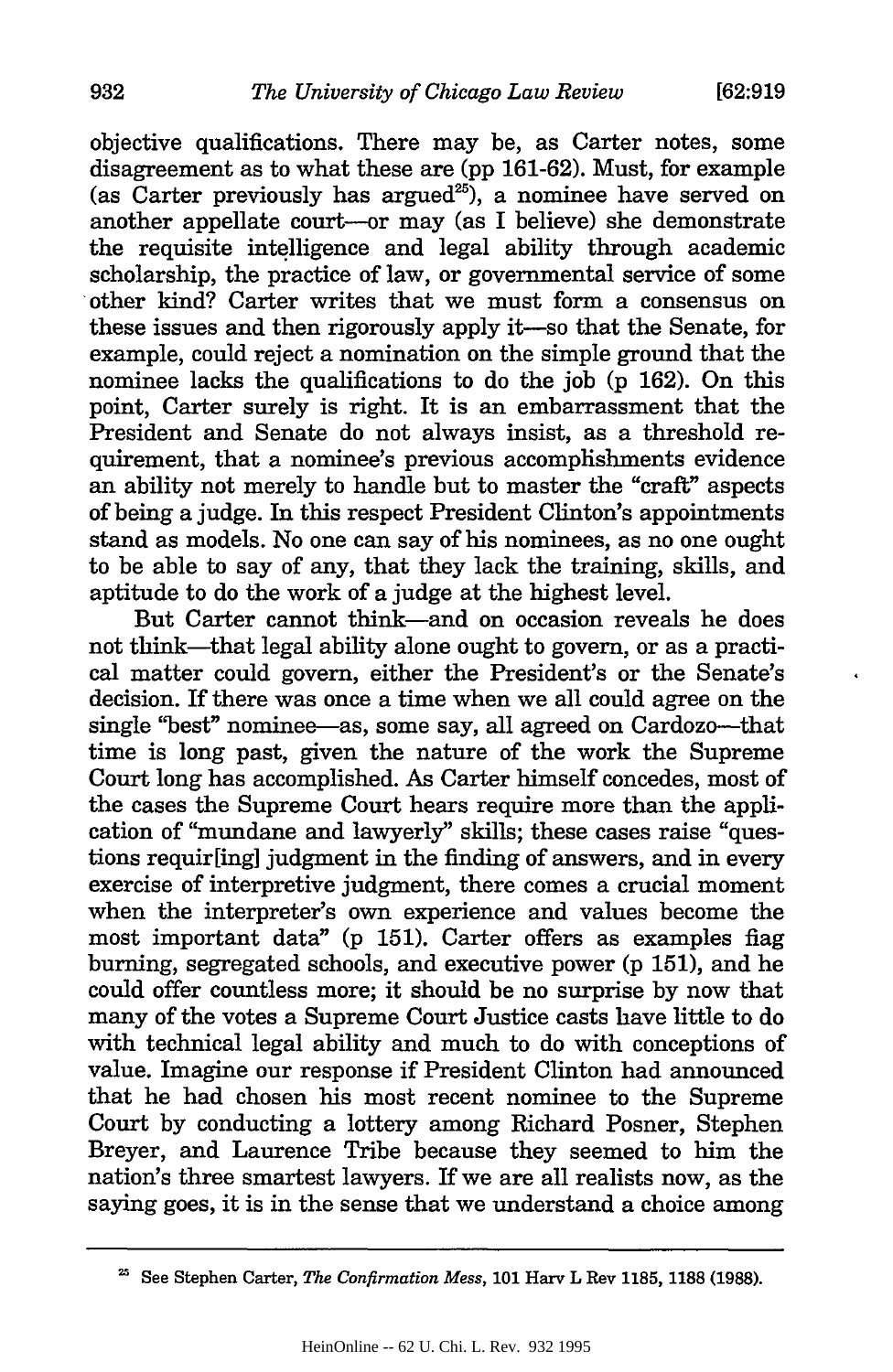these three to have large consequences and that we would view a lottery among them as demonstrating a deficient understanding of the judicial process.

Carter recommends, in light of the importance of a judge's values, that the President and Senate augment their inquiry into a person's legal ability with an investigation of the person's morality. He says that "[tihe issue, finally, is... what sort of person the nominee happens to be" (p 151); and he asks the President and Senate to determine whether a person "possess[es] the right moral instincts" by investigating whether her "personal moral decisions seem generally sound" (p 152). Here, too, it is easy to agree with Carter that this trait ought to play some role in the appointments process. Moral character, and the individual acts composing it, matter for two reasons (although Carter does not disentangle them). First, elevating a person who commits acts of personal misconduct (for example, sexual harassment) to the highest legal position in the nation sends all the wrong messages about the conduct that we as a society value and honor. Second, moral character, as Carter recognizes, sometimes will be "brought to bear on concrete cases," so that "the morally superior individual" may also "be the morally superior jurist," in the sense that her decisions will have a "salutary rather than destructive effect on the Court and the country" **(p 153).**

But focusing the confirmation process on moral character (even in conjunction with legal ability) would prove a terrible error. For one thing, such a focus would aggravate, rather than ease, the meanness that Carter rightly sees as marring the confirmation process (and, one might add, much of our politics). The "second" hearing on Clarence Thomas ought to have taught at least that lesson. When the subject is personal character, rather than legal principle, the probability, on all sides, of using gutter tactics exponentially increases. There are natural limits on the extent to which debate over legal positions can become vicious, hurtful, or sordid—but few on the extent to which discussion of personal conduct can descend to this level.

More important, an investigation of moral character will reveal very little about the values that matter most in the enterprise of judging. What makes the Richard Posner different from the Stephen Breyer different from the Laurence Tribe is not moral character or behavior, in the sense meant by Carter; I am reasonably sure that each of these persons is, in his personal life and according to Carter's standard, a morally exemplary individual. What causes them to differ as constitutional interpreters is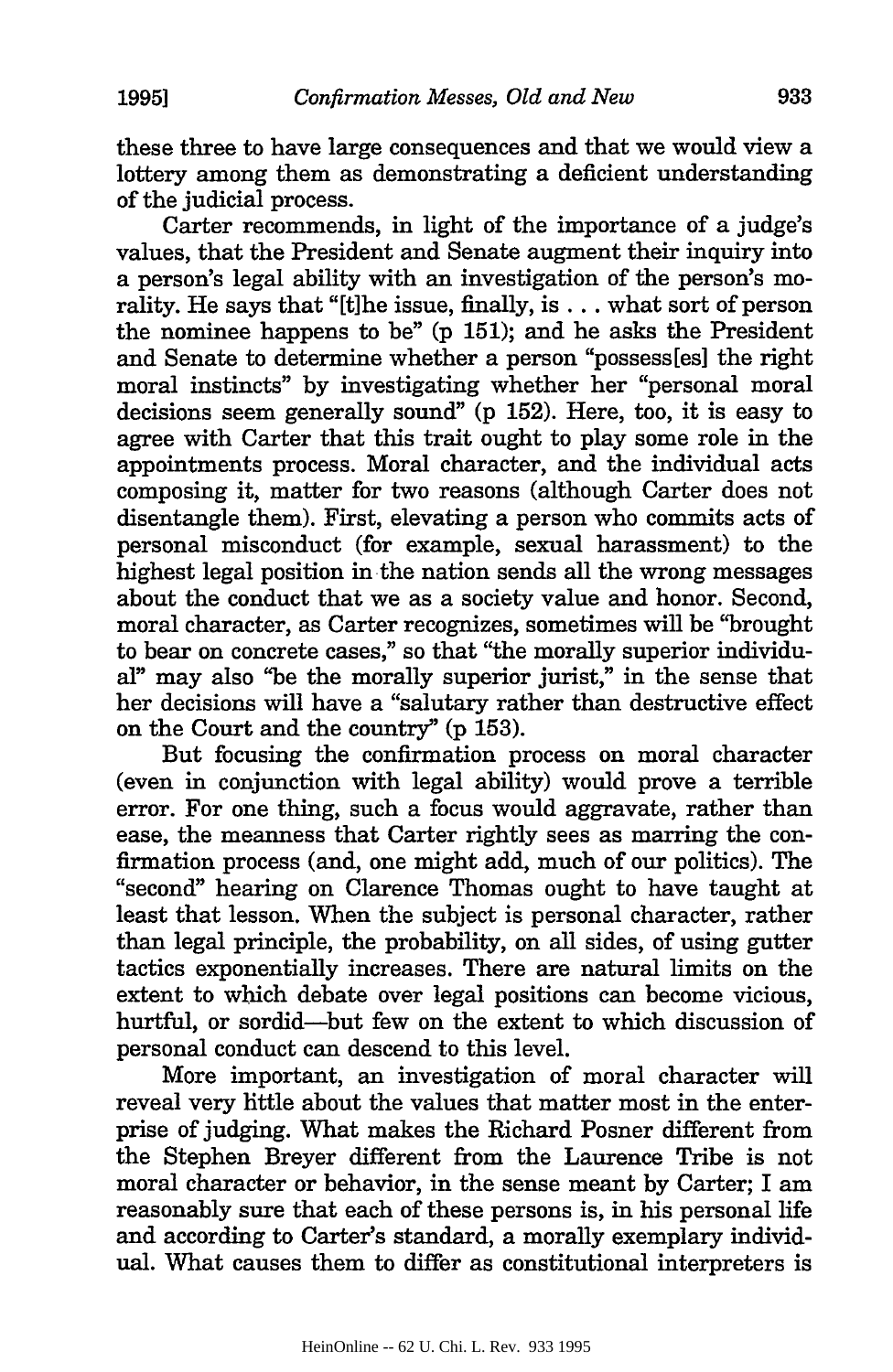something if not completely, then at least partly, severable from personal morality: divergent understandings of the values embodied in the Constitution and the proper role of judges in giving effect to those values. Disagreement on these matters can cause (and has caused), among the most personally upright of judges, disagreement on every concrete question of constitutional law, including (or especially) the most important. It is therefore difficult to understand why we would make personal moral standards the focal point of a decision either to nominate or to confirm a person as a Supreme Court Justice."

What must guide any such decision, stated most broadly, is a vision of the Court and an understanding of the way a nominee would influence its behavior. This vision largely consists of a view as to the kinds of decisions the Court should issue. The critical inquiry as to any individual similarly concerns the votes she would cast, the perspective she would add (or augment), and the direction in which she would move the institution." I do not mean to say that the promotion of "craft values"-the building of a Court highly skilled in legal writing and reasoning and also finely attuned to pertinent theoretical issues—is at all unimportant. Justice Scalia by now has challenged and amused a decade's worth of law professors, which is no small thing if that is your profession; more seriously, the quality and intelligence (even if ultimate wrong-headedness) of much of Justice Scalia's work has instigated a debate that in the long run can only advance legal inquiry. But the bottom-line issue in the appointments process must concern the kinds of judicial decisions that will serve the country and, correlatively, the effect the nominee will have on the Court's decisions. If that is too results oriented

<sup>&</sup>lt;sup>26</sup> It is also true that a person may engage in immoral behavior without allowing that immorality to influence his judicial decision making. Our government is replete with womanizers who always vote in sympathy with the goal of sexual equality; our Court has seen a former Ku Klux **Klan** member who well understood the constitutional evil of stateimposed racism. Perhaps the (im)moral conduct in these cases is all that matters; perhaps, in any event, we ought to rely on the (im)moral conduct as a solid, even if not a foolproof, indicator of future judicial behavior. But consideration of these cases may increase further our reluctance to make moral character the critical determinant of confirmation decisions.

<sup>&</sup>lt;sup>27</sup> The President and Senate thus ought to evaluate the nominee (or potontial nominee) in the context of the larger institution she would join if confirmed. They are not choosing a judge who will staff the Supreme Court alone; they are choosing a judge who will act and interact with eight other members. The qualities desirable in a nominee may take on a different cast when this fact is remembered. Most obviously, the benefits of diversity of viewpoint become visible only when the nominee is viewed as just one member of a larger body.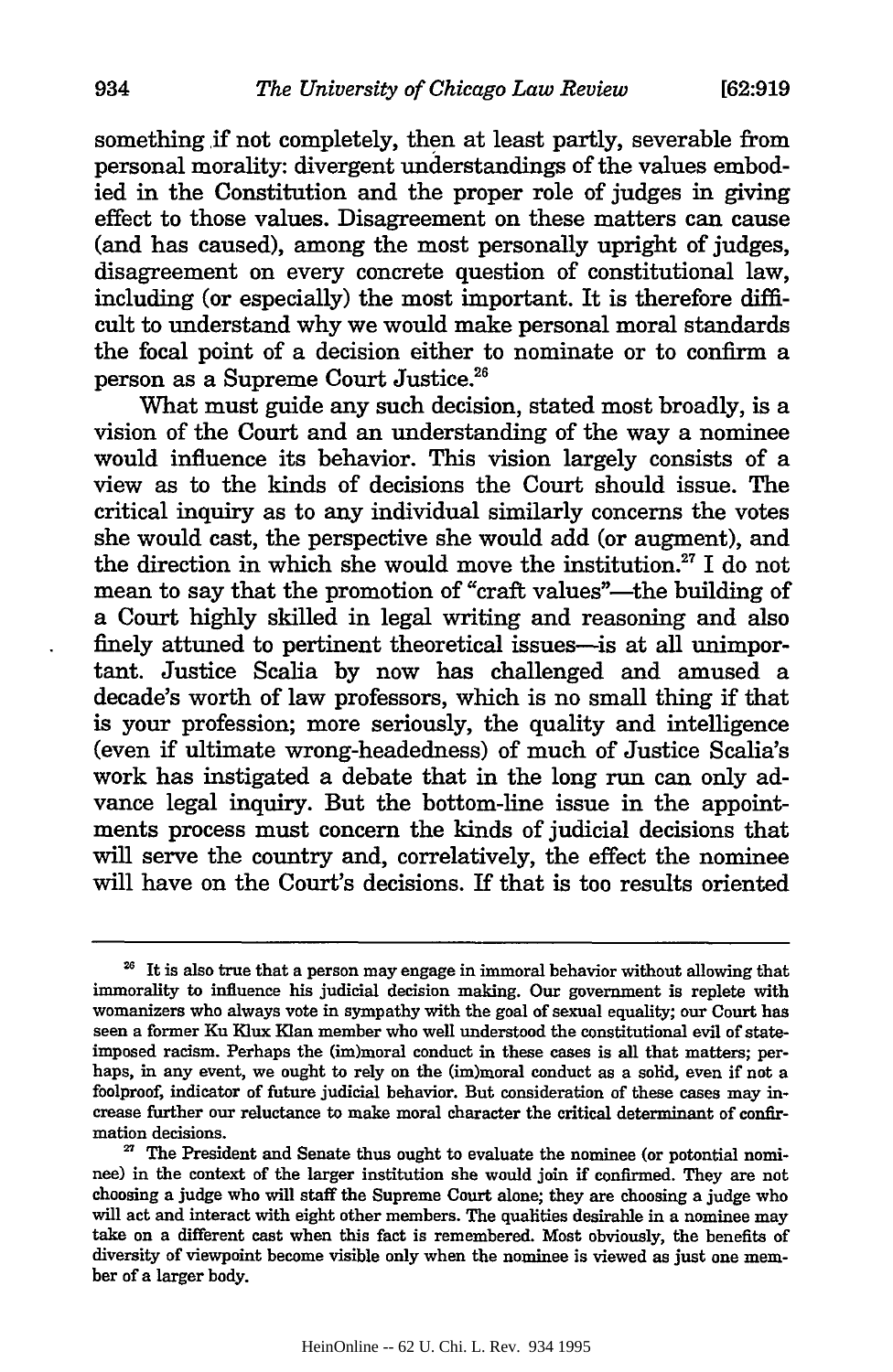in Carter's schema, so be it—though even he notes that a critical question is whether the Court's decisions will have a "salutary" or a "destructive" impact on the country (p 153). It is indeed hard to know how to evaluate a governmental institution, or the individuals who compose it, except by the effect of their actions (or their refusals to take action) on the welfare of society.

If this is so, then the Senate's consideration of a nominee, and particularly the Senate's confirmation hearings, ought to focus on substantive issues; the Senate ought to view the hearings as an opportunity to gain knowledge and promote public understanding of what the nominee believes the Court should do and how she would affect its conduct. Like other kinds of legislative fact-finding, this inquiry serves both to educate members of the Senate and public and to enhance their ability to make reasoned choices. Open exploration of the nominee's substantive views, that is, enables senators and their constitutuents to engage in a focused discussion of constitutional values, to ascertain the values held by the nominee, and to evaluate whether the nominee possesses the values that the Supreme Court most urgently requires. These are the issues of greatest consequence surrounding any Supreme Court nomination (not the objective qualifications or personal morality of the nominee); and the process used in the Senate to serve the intertwined aims of education and evaluation ought to reflect what most greatly matters.<sup>28</sup> At least this is true in the absence of any compelling reasons, of prudence or propriety, to the contrary; later I will argue, as against Carter, that such reasons are nowhere evident.

The kind of inquiry that would contribute most to understanding and evaluating a nomination is the kind Carter would forbid: discussion first, of the nominee's broad judicial philosophy and, second, of her views on particular constitutional issues. By "judicial philosophy" (a phrase Carter berates without explanation), I mean such things as the judge's understanding of the role of courts in our society, of the nature of and values embodied in our Constitution, and of the proper tools and techniques of interpretation, both constitutional and statutory. A nominee's views on these matters could prove quite revealing: contrast, for example, how Antonin Scalia and Thurgood Marshall would have answered these queries, had either decided (which neither did) to

**<sup>28</sup>**To structure the process to avoid these issues would be akin to enacting a piece of legislation without trying to figure out or explain the legislation's principal consequences. I presume that no one would commend such an approach generally to Congress.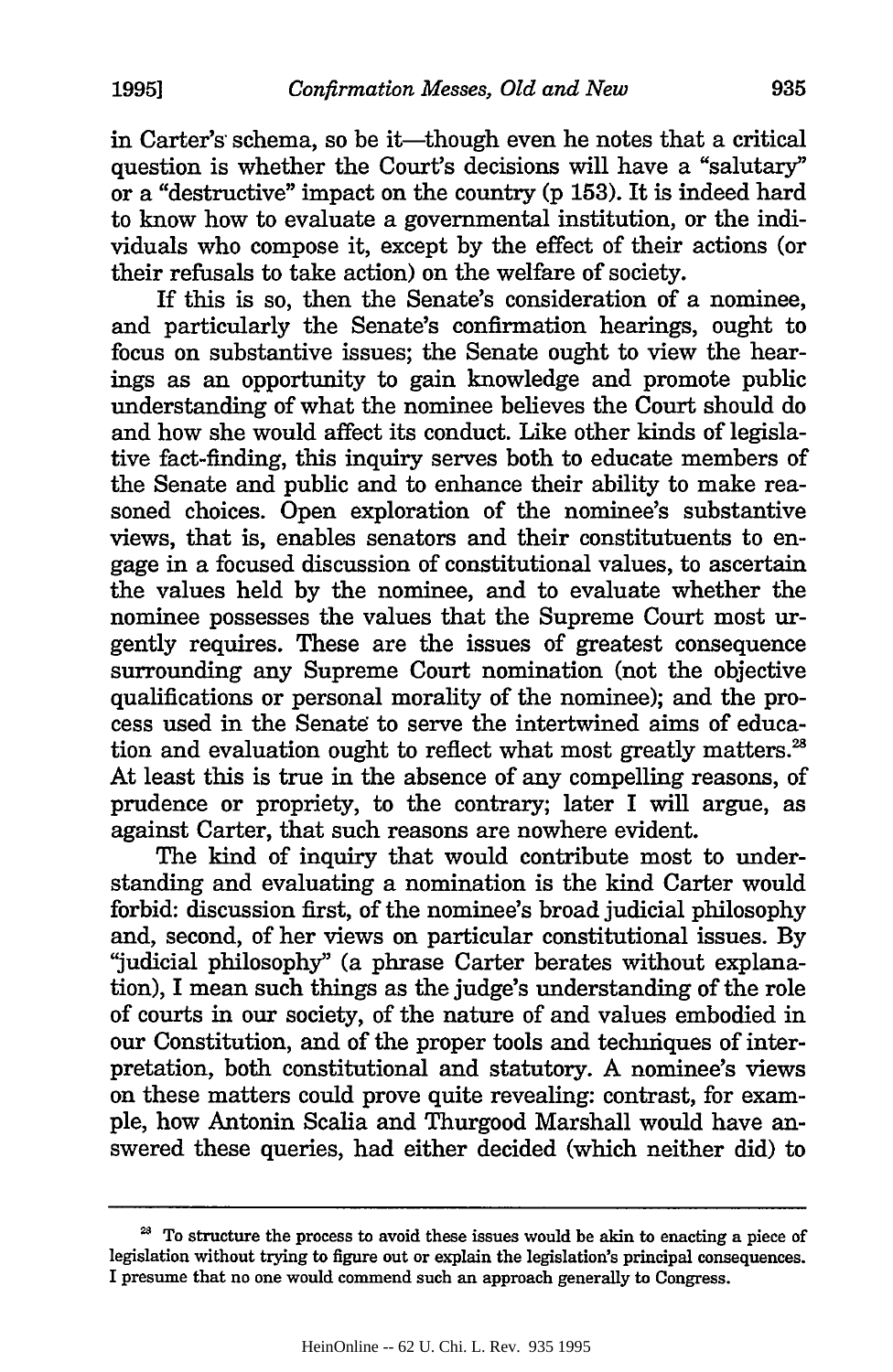share his thoughts with the Senate. But responses to such questions can-and have-become platitudinous, especially given the interrogators' scant familiarity with jurisprudential matters.<sup>29</sup> And even when a nominee avoids this vice, her statements of judicial philosophy may be so abstract as to leave uncertain, especially to the public, much about their real-world consequences. Hence the second aspect of the inquiry: the insistence on seeing how theory works in practice by evoking a nominee's comments on particular issues—involving privacy rights, free speech, race and gender discrimination, and so forth—that the Court regularly faces. It is, after all, how the Court functions with respect to such issues that makes it, in Carter's words, either a "salutary" or a "destructive" institution.

A focus on substance in fact would cure some of the deficiencies in the confirmation process that Carter pinpoints. Carter says that the process turns "tiny ethical molehills into vast mountains of outrage" (p 8)—and he is right that we have seen these transformations. To note but one example, the amount of heat generated by a few senators (and the New York Times) concerning Justice Breyer's recusal practices far exceeded the significance of the issue. But this occurs precisely because we have left ourselves with nothing else to talk about. Rather than feeling able to confront directly the question whether Justice Breyer was too moderate, Senator Metzenbaum (and likewise the New York Times) fumed about an issue not nearly so important, either to them or to the public. Carter also says that participants in the process have attempted to paint nominees (particularly Judge Bork) as "radical monster[s]—far outside the mainstream of both morality and law" (p 127). But assuming, as seems true, that senators and others at times have engaged in distortion-it would be surprising if they hadn't-the marginalization of substantive inquiry that Carter favors only would encourage this practice. If evaluating (and perhaps rejecting) a nominee on the

<sup>&</sup>lt;sup>29</sup> Carter often takes senators to task for failing to question nominees on constitutional theory with the appropriate level of sophistication and nuance. Although there is some truth to this criticism, it is mixed in Carter's account with a healthy measure of professorial condescension. Given the need to explain matters of constitutional theory to the public, at least a few senators do quite well. To the extent Carter's criticism has merit, the real problem is that senators now can expect answers only to high-blown questions of constitutional theory. Senators wander in the unfamiliar ground of constitutional theory because they cannot gain access to the real, and very familiar, world of decisions and consequences. See Robert F. Nagel, *Advice, Consent, and Influence,* 84 Nw **U** L Rev **858,** 863 (1990) ("Senators are certainly qualified to consider the impact of the law's abstractions.").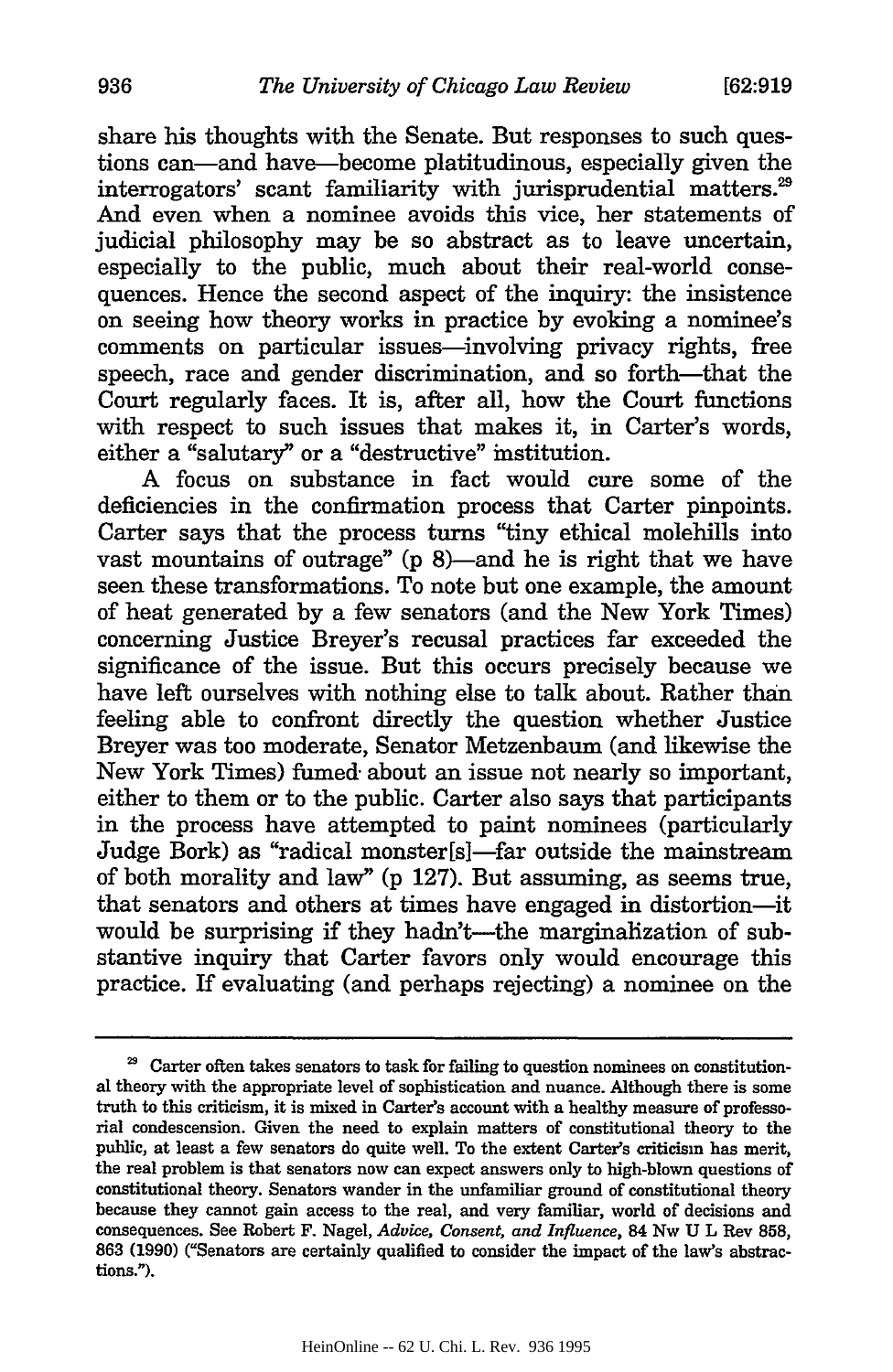basis of her substantive positions is appropriate only in the most exceptional cases, then the natural opponents of a nomination will have every incentive to-indeed, will need to-characterize the nominee as a "radical monster." The way to promote reasoned debate thus lies not in submerging substantive issues, but in making them the centerpiece of the confirmation process.

Further, a commitment to address substantive issues need not especially disadvantage scholars and others who have left a "paper trail," as the received wisdom intones and Carter accepts (p 38). The conventional view is that substantive inquiry promotes substantive ciphers; hence the hearings on Robert Bork led to the nomination of David Souter. But this occurs only because the cipher is allowed to remain so—only because substantive questioning is reserved for nominees who somehow have "opened the door" to it by once having committed a thought to paper. If questioning on substantive positions ever were to become the norm, the nominee lacking a publication record would have no automatic advantage over a highly prolific author. The success of a nomination in each case would depend on the nominee's views, whether or not previously expressed in a law review or federal reporter. Indeed, a confirmation process devoted to substantive inquiry might favor nominees with a paper trail, all else being equal. If there was any reason for the Senate to have permitted the testimonial demurrals of Justices Breyer and Ginsburg, it was that their views already were widely known, in large part through scholarship and reported opinions-and that those views were widely perceived as falling within the appropriate range. When this is so, extended questioning on legal issues may seem hardly worth the time and effort.<sup>30</sup> More available writing thus might lead to less required testimony in a confirmation process committed to substantive inquiry.

Finally, a confirmation process focused on substantive views usually will not violate, in the way Carter claims, norms of judi-

**<sup>&#</sup>x27;o** The value of questioning in such circumstances is almost purely educative; the inquiry is a means not of discovering what the nominee thinks, in order to decide whether confirmation is warranted, but instead of conveying to members of the public what the nominee thinks, in order to give them both an understanding of the Court and a sense of participating in its composition. This function is itself important, see text accompanying note 28; it may provide a reason for holding substantive hearings even when senators can make, and have made, a decision as to a nominee's views prior to asking a single question (as senators could have and, for the most part, did about the views of Justices Breyer and Ginsburg). The need for such hearings, however, is much greater when (as was true for Justices Souter and Thomas) the prior record and writings of the nominee leave real uncertainty as to the nominee's legal philosophy.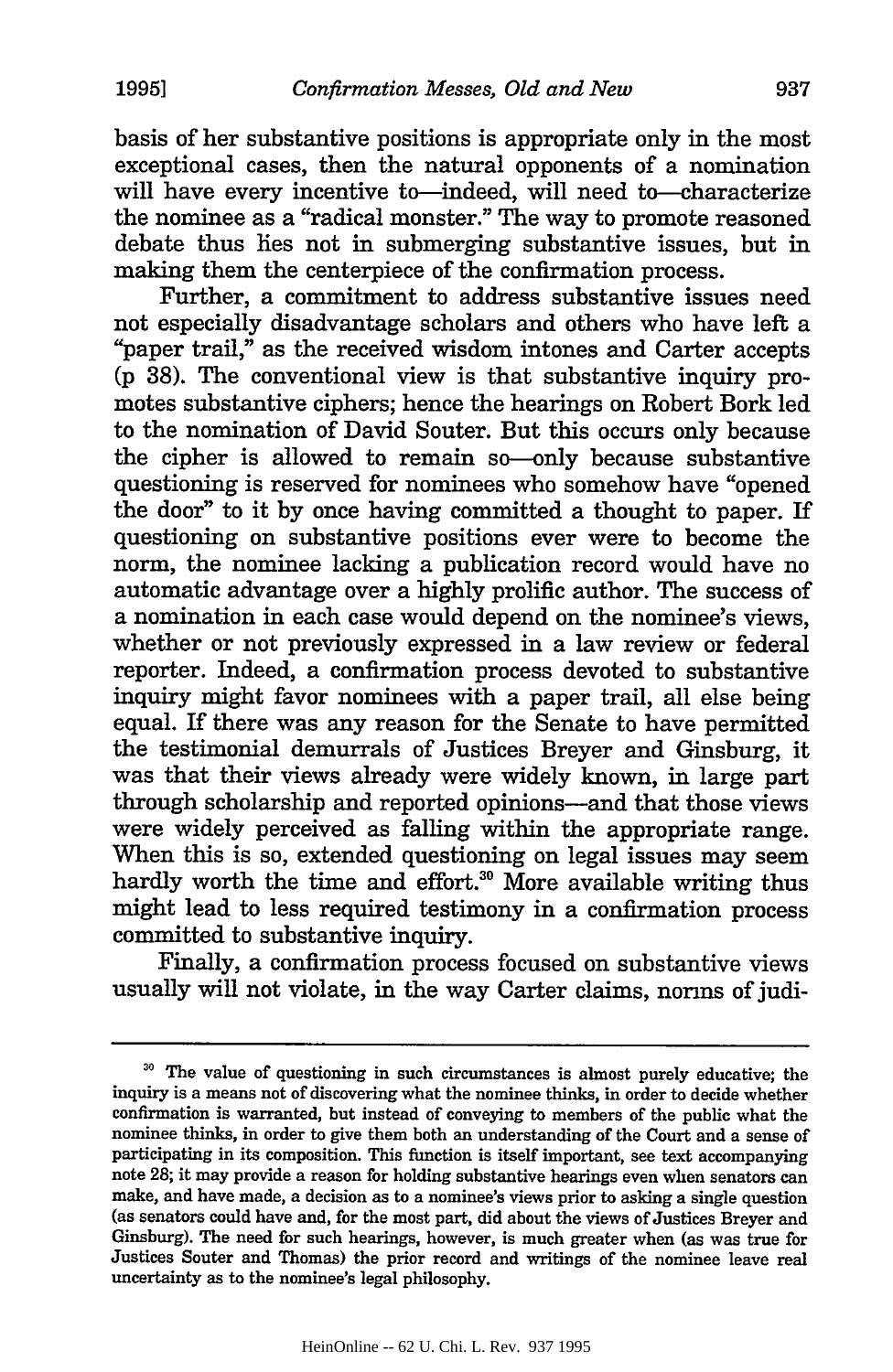cial impartiality or independence. Carter's "blank slate" notion of impartiality of judgment-"appointing Justices who make up their minds about how to vote before they hear any arguments rather than after is a threat," fusses Carter (p 56)-is an especial red herring. Judges are not partial in deciding cases because they have strong opinions, or previously have expressed strong opinions, on issues involved in those cases. If they were, the Supreme Court would have to place, say, Justice Scalia in a permanent state of recusal, given that in the corpus of his judicial opinions he has stated unequivocal views on every subject of any importance. And the Senate would have had to reject, on this ground alone, the nomination of Justice Ginsburg, who not only had written about abortion rights<sup>31</sup>—perhaps the most contentious issue in contemporary constitutional law-but who testified in even stronger terms as to her current views on that issue.<sup>32</sup> That both suggestions are absurd indicates that we do not yet, thankfully enough, consider either the possession or the expression of views on legal issues-even when strongly held and stated-to be a judicial disqualification.

As for "judicial independence," Carter speaks as though the term were self-defining-and as though it meant that in appointing judges to a court, the President and Senate must refrain from considering what they will do once they arrive there. But this would be an odd kind of decision to leave in the hands of elected officials: far better, if such subjects were forbidden, to allow judges to name their own successors-or to cede the appointment power to some ABA committee. In fact, the placement of this decision in the political branches says something about its nature-says something, in particular, about its connection to the real-world consequences of judicial behavior. Indeed, contrary to Carter's view, the President and Senate themselves have a constitutional obligation to consider how an individual, as a judge, will read the Constitution: that is one part of what it means to preserve and protect the founding instrument. The value of judicial independence does not command otherwise, however much Carter tries to convert this concept into a thought-suppressing mantra. The judicial independence that we should focus on protecting resides primarily in the inability of political officials, once having placed a person on a court, to interfere with what she

<sup>&</sup>lt;sup>31</sup> See, for example, Ruth Bader Ginsburg, *Some Thoughts on Autonomy and Equality in Relation to* Roe v. Wade, **63 NC** L Rev **375 (1985).**

**<sup>32</sup>**See, for example, Confirmation Hearings for Ginsburg at **268-69** (cited in note **5).**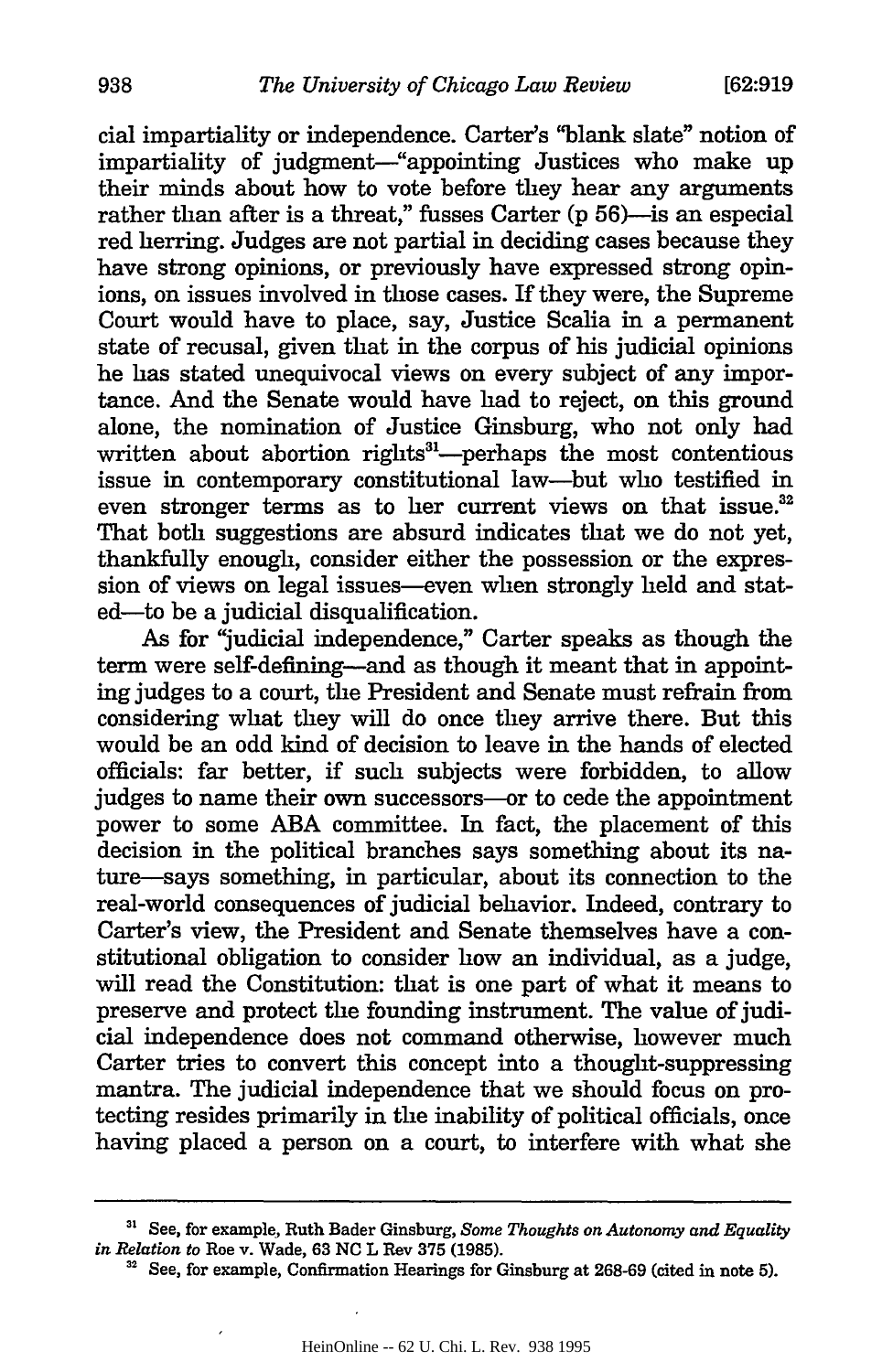does there. That seems a fair amount of independence for any branch of government.

I do not mean to argue here that the President and Senate may ask, and a nominee (or potential nominee) must answer, any question whatsoever. Some kinds of questions, as Carter contends, do pose a threat to the integrity of the judiciary. Suppose, for example, that a senator asked a nominee to commit herself to voting a certain way on a case that the Court had accepted for argument. We would object—and we would be right to object—to this question, on the ground that any commitment of this kind, even though unenforceable, would place pressure on the judge (independent of the merits of the case) to rule in a certain manner. This would impede the judge's ability to make a free and considered decision in the case, as well as undermine the credibility of the decision in the eyes of litigants and the public. And once we accept the impermissibility of such a question, it seems we have to go still further. For there are ways of requesting and making commitments that manage to circumvent the language of pledge and promise, but that convey the same meaning; and these scantly veiled expressions pose dangers almost as grave as those of explicit commitments to the fairness, actual and perceived, of the judicial process.

But we do not have to proceed nearly so far down the road of silence as Carter and recent nominees would take us-to a place where comment of any kind on any issue that might bear in any way on any case that might at any time come before the Court is thought inappropriate.<sup>33</sup> There is a difference between a prohibition on making a commitment (whether explicit or implicit) and a prohibition on stating a current view as to a disputed legal question. The most recent drafters of the Model Code of Judicial Conduct acknowledged just this distinction when they adopted the former prohibition in place of the latter for candidates for judicial office.<sup>34</sup> Of course, there will be hard cases-cases in which reasonable people may disagree as to whether a nominee's statement of opinion manifests a settled intent to decide in a

**<sup>3</sup>** For a similar conclusion, see Steven Lubet, *Advice and Consent: Questions and Answers,* 84 Nw U L Rev **879** (1990).

**<sup>4</sup>** See pp 96-97. Compare Model Code of Judicial Conduct Canon 5(A)(3)(d) (1990), with Code of Judicial Conduct Canon 7(B)(1)(c) (1972). See generally *Buckley v Illinois Judicial Inquiry Board,* 997 F2d 224, 230 (7th Cir 1993) (Judge Posner noting the difference between these two kinds of prohibitions and holding the broader prohibition, on "announc[ing] ... views on disputed legal or political issues," to violate the First Amendment).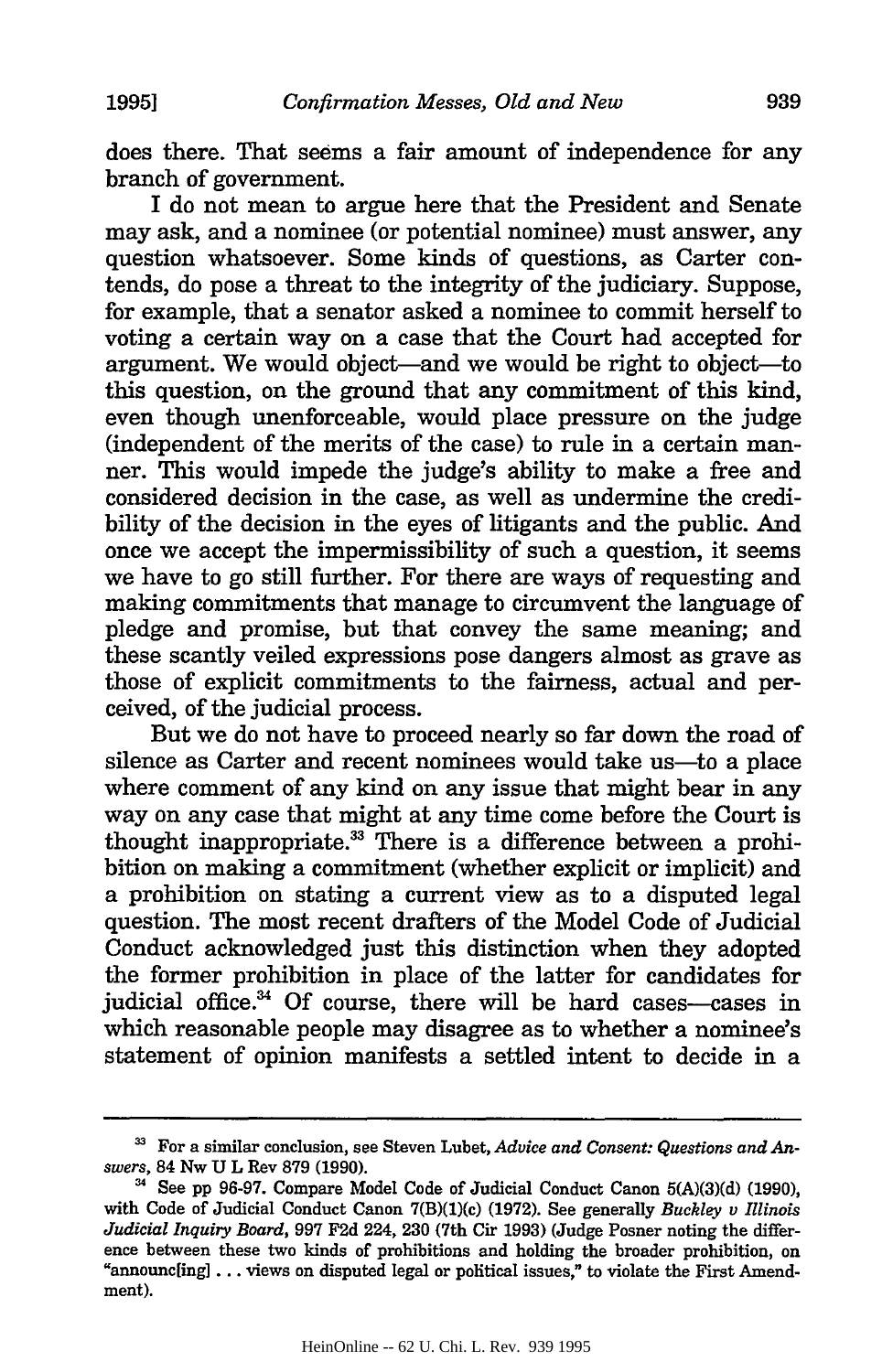particular manner a particular case likely to come before the Court. But many easy cases precede the hard ones: a nominee can say a great, great deal before making a statement that, under this standard, nears the improper. A nominee, as I have indicated before, usually can comment on judicial methodology, on prior caselaw, on hypothetical cases, on general issues like affirmative action or abortion. To make this more concrete, a nominee can do... well, what Robert Bork did. If Carter and recent nominees are right, Judge Bork's testimony violated many times a crucial norm of judicial conduct. In fact, it did no such thing; indeed it should serve as a model.

Return for a moment to those hearings, in which the Senate-and the American people-evaluated Robert Bork's fitness. Carter stresses the distortion, exaggeration, and vilification that occurred during the debate on the nomination. And surely these were present-most notably, as Carter notes, in the misdescription of Bork's opinion in *American Cyanimid*.<sup>35</sup> But the most striking aspect of the debate over the Bork nomination was not the depths to which it occasionally descended, but the heights that it repeatedly reached.<sup>36</sup> What Carter tongue-in-cheek calls "the famous national seminar on constitutional law" (p 6) was just that. The debate focused not on trivialities (Carter's "ethical molehills") but on essentials: the understanding of the Constitution that the nominee would carry with him to the Court. Senators addressed this complex subject with a degree of seriousness and care not usually present in legislative deliberation; the ratio of posturing and hyperbole to substantive discussion was much lower than that to which the American citizenry has become accustomed. And the debate captivated and involved that citizenry in a way that, given the often arcane nature of the subject matter, could not have been predicted. Constitutional law became, for that brief moment, not a project reserved for judges, but an enterprise to which the general public turned its attention and contributed.

Granted that not all subsequent confirmation hearings could, or even should, follow the pattern set by the Bork hearings, in either their supercharged intensity or their attention to substance. A necessary condition of both was the extreme conservatism of Bork's known views, which made him an object of terror to some

**<sup>3</sup>***Oil, Chemical & Atomic Workers Intl. Union v American Cyanimid Co.,* 741 **F2d** 444 **(DC** Cir 1984).

<sup>&</sup>lt;sup>36</sup> For a similar view, see Strauss, Am Prospect at 94 (cited in note 19).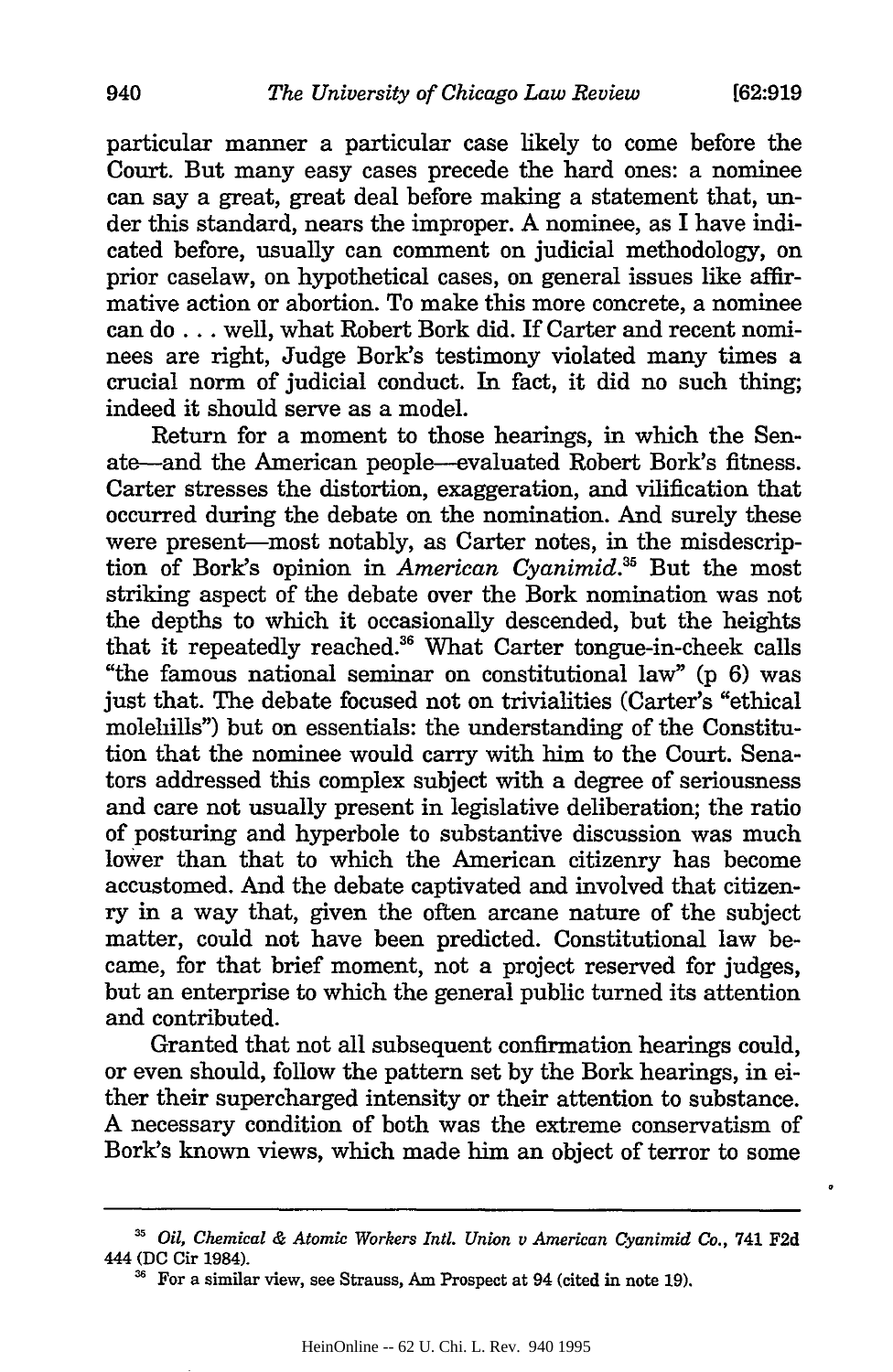senators and veneration to others. It would be difficult to imagine hearings of the same kind following the nomination of Justice Ginsburg or Justice Breyer-two well-known moderates whose nominations had been proposed by senators on both sides of the aisle. To insist that these hearings take the identical form as the hearings on Judge Bork is not only to blink at political reality, but also to ignore the very real differences in the nature of the

But that said, the real "confirmation mess" is the gap that has opened between the Bork hearings and all others (not only for Justices Ginsburg and Breyer, but also, and perhaps especially, for Justices Kennedy, Souter, and Thomas). It is the degree to which the Senate has strayed from the Bork model. The Bork hearings presented to the public a serious discussion of the meaning of the Constitution, the role of the Court, and the views of the nominee; that discussion at once educated the public and allowed it to determine whether the nominee would move the Court in the proper direction. Subsequent hearings have presented to the public a vapid and hollow charade, in which repetition of platitudes has replaced discussion of viewpoints and personal anecdotes have supplanted legal analysis. Such hearings serve little educative function, except perhaps to reinforce lessons of cynicism that citizens often glean from government. Neither can such hearings contribute toward an evaluation of the Court and a determination whether the nominee would make it a better or worse institution. A process so empty may seem ever so tidy-muted, polite, and restrained-but all that good order comes at great cost.

And what is worse even than the hearings themselves is a necessary condition of them: the evident belief of many senators that serious substantive inquiry of nominees is usually not only inessential, but illegitimate—that their insistent questioning of Judge Bork was justified, if at all, by his overt "radicalism" and that a similar insistence with respect to other nominees, not so obviously "outside the mainstream," would be improper. This belief is not so often or so clearly stated; but it underlies all that the Judiciary Committee now does with respect to Supreme Court nominations. It is one reason that senators accede to the evasive answers they now have received from five consecutive nominees. It is one reason that senators emphasize, even in posing questions, that they are asking the nominee only about philosophy and not at all about cases-in effect, inviting the nominee to spout legal theory, but to spurn any demonstration of

nominations.